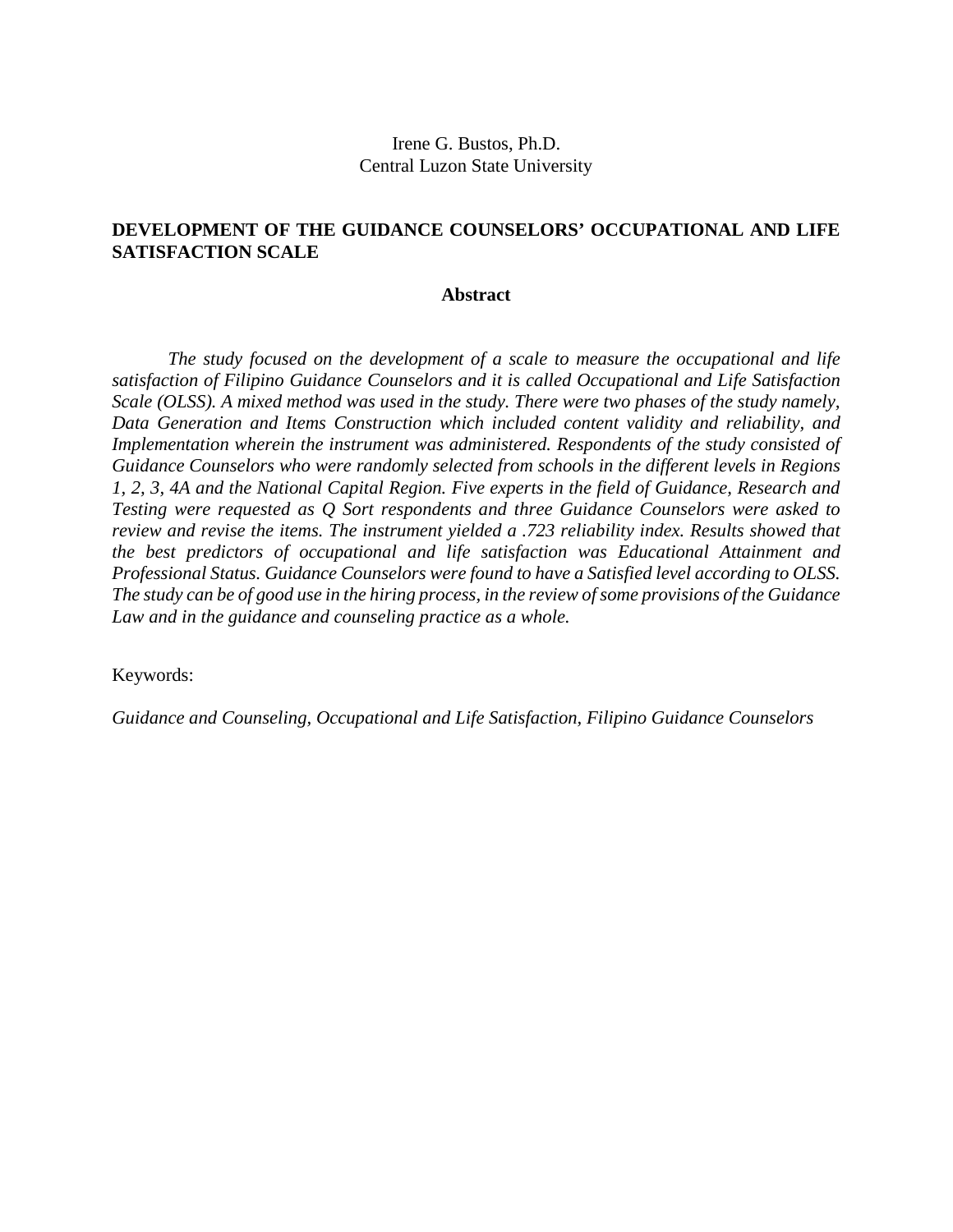The status of Guidance and Counseling in the Philippines has dramatically changed within the last two decades. The importance of and the need for guidance and counseling have become more and more evident in the Philippine educational landscape because of the changing needs and the psychological, social, physical and spiritual milieu of the Filipino people. Not only has the status of the profession changed but, more importantly, the status of the professional has leveled up such that expectations from the clientele, employers and significant others have become more and more demanding. In the same manner, there is a need to carefully select and retain guidance counselors, based on the provisions of the Guidance Law, not only to uphold the standards of the profession but most importantly to safeguard the welfare of the clients.

Demands from students, faculty and administration exist as well as expectations and job duties and responsibilities may also differ with various school environments. It is a known fact that in the Philippines, Guidance Counselors are not only overloaded with students, as the standard ratio of 1:500 is not followed, but are mostly overloaded with responsibilities other than guidance work. Hence, guidance counselors not only work to meet the demands of the profession but most importantly strive to satisfy the demands and expectations of their superiors, their clientele and the community in general. According to Paisley (2001), not only are school counselors struggling to meet the demands of multiple persons, they are also trying to juggle the debate over role definition. School counselors are encouraged to be involved in both the academic and mental health concerns of the students. With these various demands, fulfilling all expectations can be extremely difficult. Not only do counselors have to meet the needs of their students, they are also accountable to the parents, the society and the significant others within the educational system. They must demonstrate that they are successful in their guidance profession.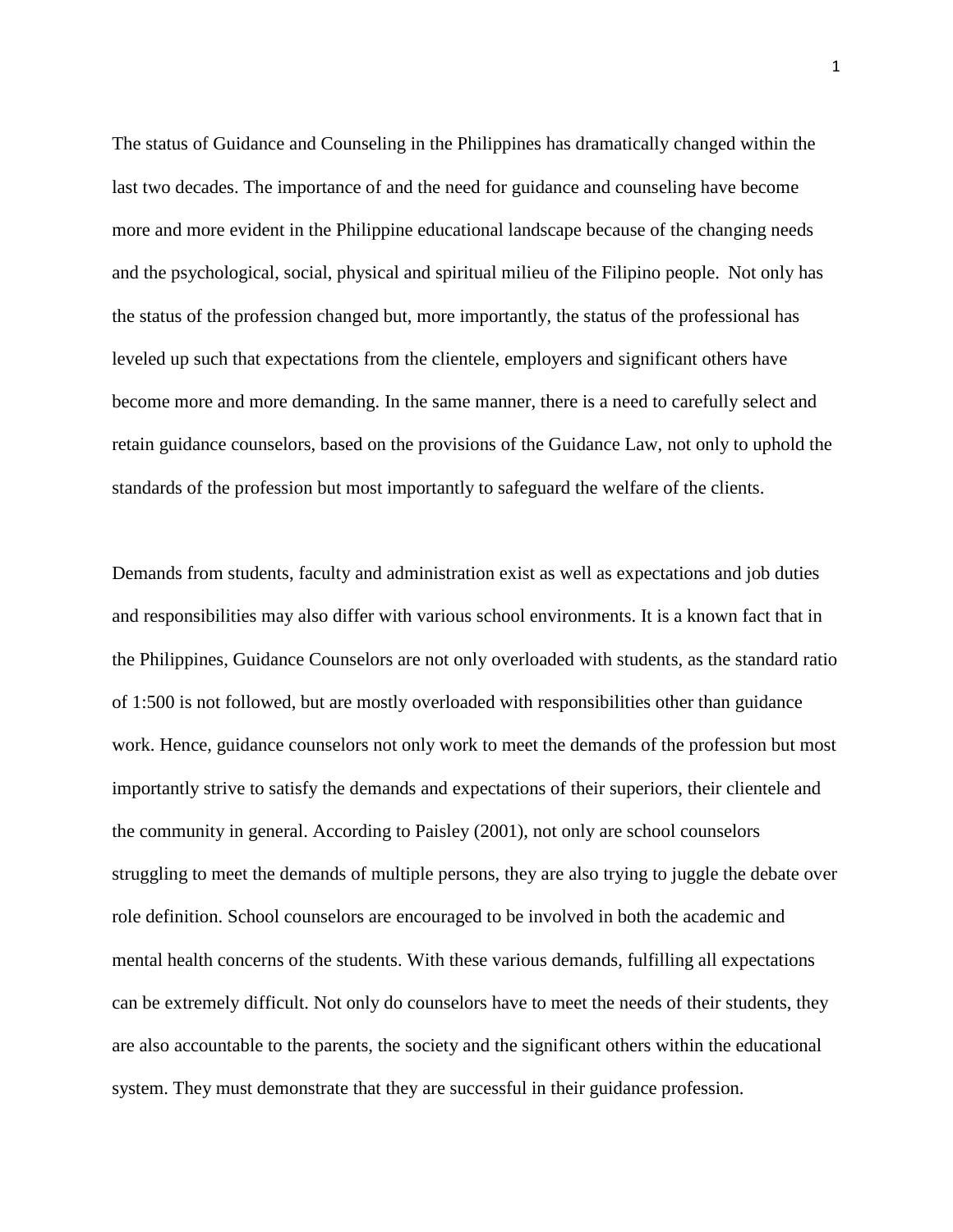Although counseling organizations, here and abroad, have made an attempt to define the school counselors' role, many argue that they are not performing the duties for which they were trained. This seems to be endemic to the counseling profession. Boy and Pine, as early as 1980 noted, "The professional role envisioned and internalized during counselor preparation seems inoperable in the real world, and many counselors have become personally and professionally discouraged" (p. 161). Guidance Counselors have been expected and given duties that are at times conflicting. They have been called to act in the capacity of confidant, disciplinarian, consultant, scheduler, politician, administrator, psychologist and academic helper. Historically, counselors have been asked to fulfill diverse roles. Dragan (1981) writes:

…the counsellor is exhorted to function as a psychologist, consultant, activist, applied behavioural scientist, confrontive communicator, ombudsman, early childhood educator, environmental engineer, human relations trainer, change agent, psychological educator, propagandist, life skills coach, and disciplinary consultant. (p. 18)

In addition to conflicting performance expectations, many groups such as school administrators, teachers, parents, and special interest groups often hold varying expectations of counselors (Baker, 2000; Burnham & Jackson, 2000; Cunanan & Maddy-Bernstein, 1994; Day & Sparacio, 1980; Tenneyson, Skovholt, & Williams, 1989; Welch& McCarroll, 1993; Wiggins, Evans, & Martin, 1990). The ambiguity about counselors' roles and expectations has created confusion among teachers, support staff, parents, and students. The student-to-counselor ratios in most schools limit the services that counselors can deliver.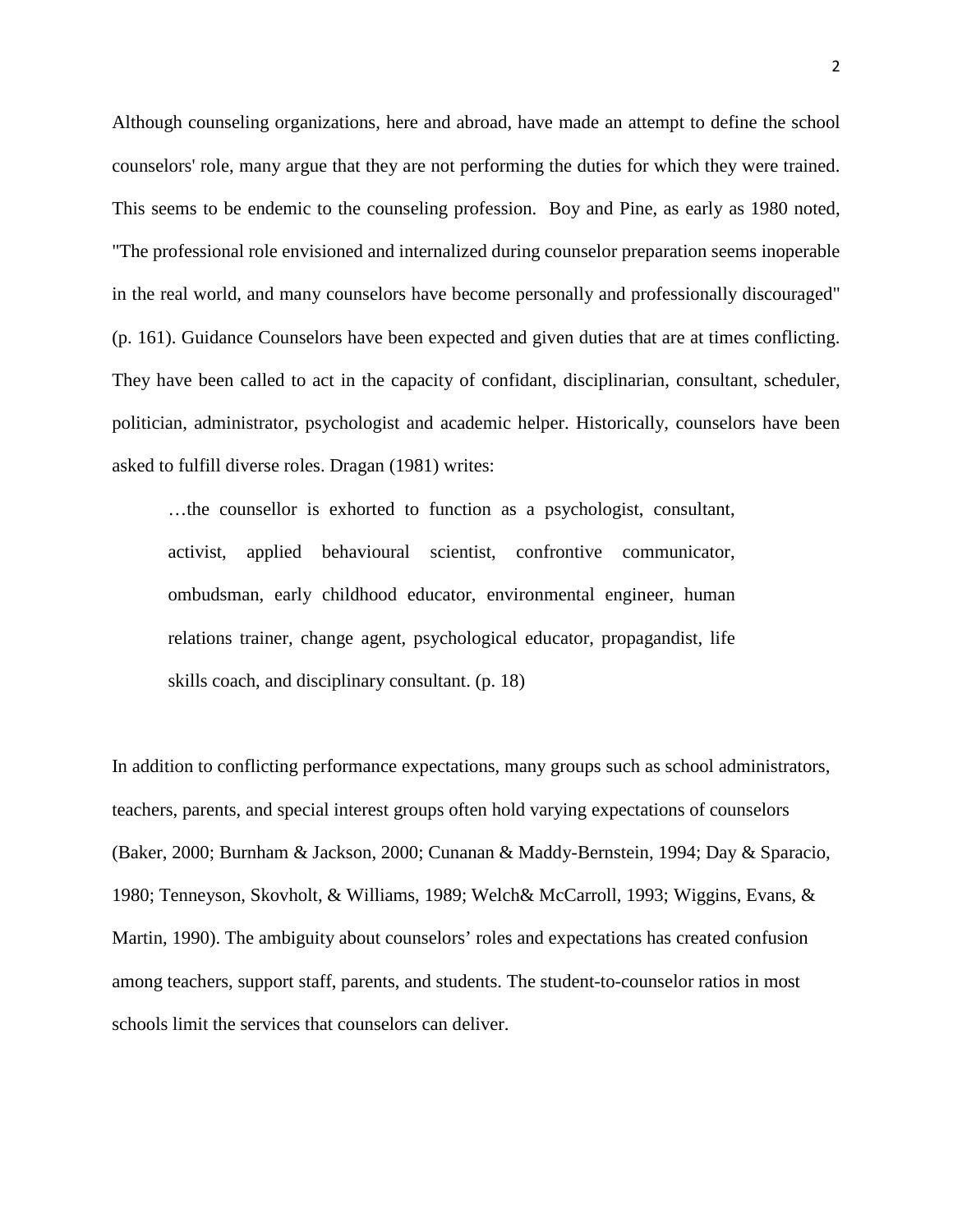In the Philippines, the passing of Republic Act 9258, otherwise known as the Guidance and Counseling Act of 2004 elevated the guidance profession at a higher ground and highlighted the importance of the role and functions of the counselor in the Philippine educational setting such as:

- a. Counseling
- b. Psychological testing
- c. Research
- d. Placement
- e. Group process
- f. Teaching of guidance and counseling subjects
- g. Other human development services (consultancy, private practice)

Likewise, the Philippine Guidance and Counseling Association (PGCA) as the Accredited Professional Organization (APO) has revised the Code of Ethics for Counselors which gives emphasis on the responsibilities and functions of the Filipino Guidance Counselor.

The study of Gomez (2007) cited that Filipino Counselors take on roles which are not part of the usual practice of counselors, but which they do because their pre-service training and the nature of their work call for it. In the same study, it appears that most of the professionals do not know their exact job description as there are services that they feel they are not qualified to do. However, because they have learned to do these on the job. In some way, this causes job dissatisfaction and discouragement on the part of the guidance counselor.

There is considerable research addressing higher education and occupational satisfaction. However, the paucity of literature is evident when exploring research specific to guidance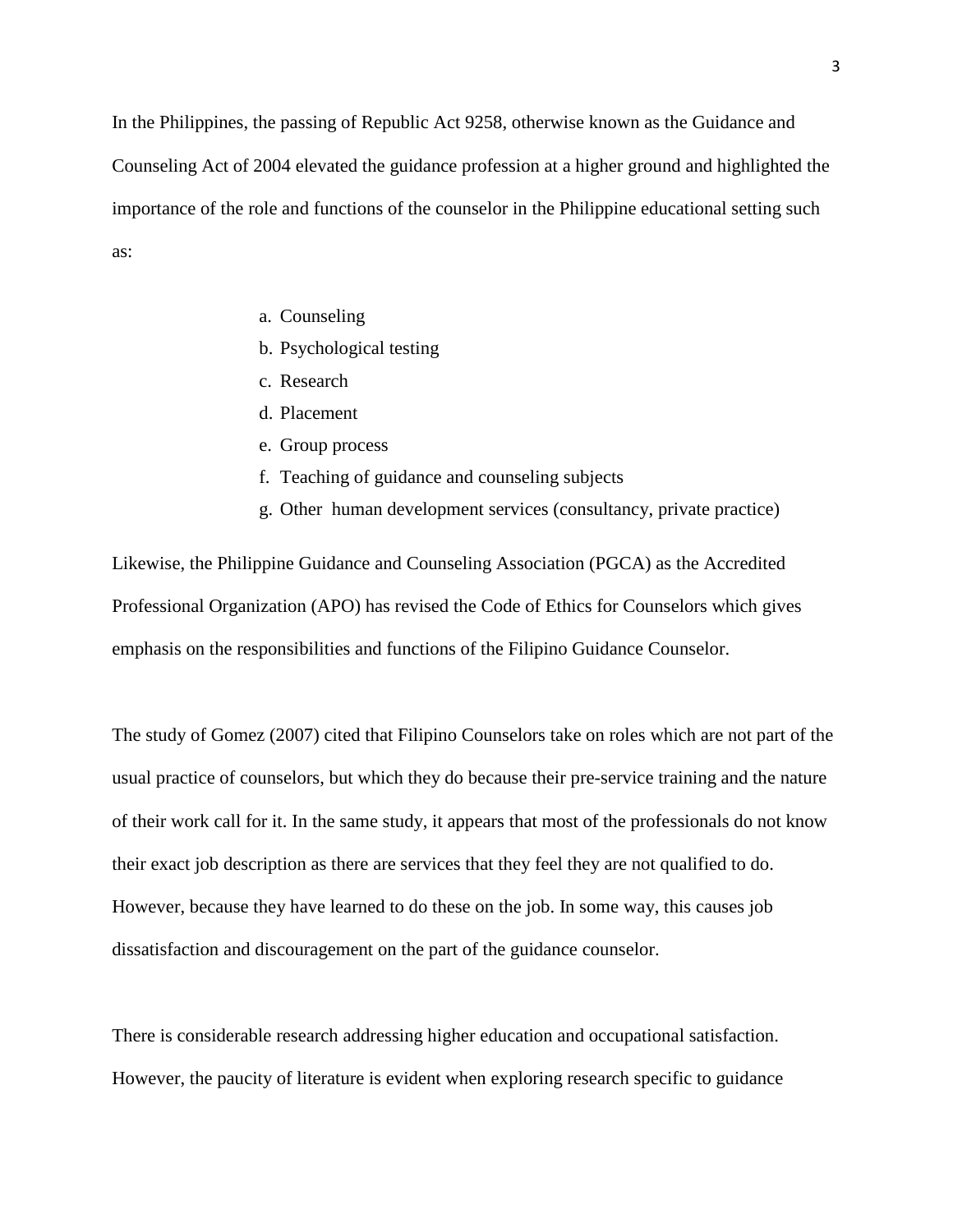counselors. Despite the philosophical commitment to well-being within guidance and counseling, there is little, if any, discussion of the occupational and life satisfaction of the field's professoriate. There have been foreign studies done to investigate factors which can be correlated to career satisfaction of counselors as well as occupational stressors and ambiguity. However, there is a dearth of studies which deal with correlates and predictors of occupational and life satisfaction in the Philippine guidance scene.

In the same way, there is a common belief that there is a high level of job dissatisfaction among school counselors and that this is affecting their effectiveness in the schools (Wells & Ritter, 2009). However, this view seems to be perpetuated by many persons who are not currently involved in the practice of guidance and counseling. Therefore, there exists a need to determine guidance counselors' occupation and life satisfaction level using their own perspective and experiences.

The study tried to answer the following problems:

- 1. How do Filipino Guidance Counselors describe or define occupational and life satisfaction? What are the factors which affect or influence the occupational and life satisfaction of Filipino Guidance Counselors?
- 2. Does the newly developed Occupational and Life Satisfaction Scale (OLSS) significantly measure the occupational and life satisfaction of the Filipino Guidance Counselors?
- 3. What is the level of occupational and life satisfaction of the Filipino Guidance Counselors based on the newly developed Occupational and Life Satisfaction Scale (OLSS)?
- 4. Is there a significant difference in the occupational and life satisfaction of Filipino Guidance Counselors according to their: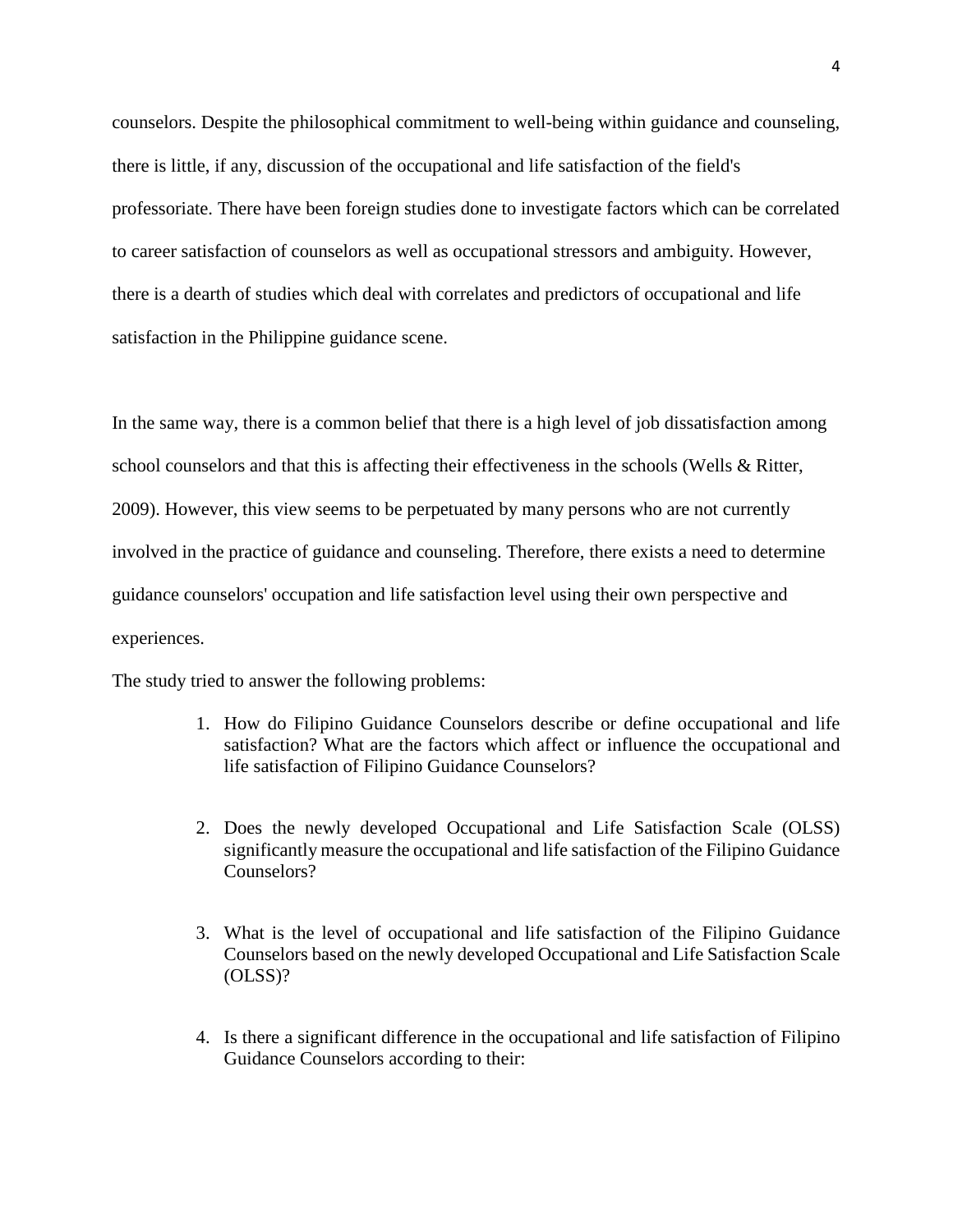- a. Age
- b. Gender
- c. Salary Range
- d. Professional Status (Registered or Unregistered)
- e. Employment Status
- 5. Is there a relationship between Guidance Counselors' occupational and life satisfaction and their:
	- a. School Level Assigned (Elementary, Secondary, Tertiary)
	- b. Educational Attainment
	- c. Length of Experience
- 6. What variables are the best predictor(s) of the occupational and life satisfaction of Filipino Guidance Counselors?

Gruneberg (1979) identified several factors that contributed to job satisfaction. These factors include achievement of success and recognition as well as the application of skills. In Hoppock' s (1935) landmark study, he reported that "what did discriminate clearly and repeatedly" among the satisfied and dissatisfied teachers "were questions regarding the individual's feeling of success and progress, his sense of accomplishment, as measured by his own standards ..." (p. 33). The need for recognition was one of the need factors listed in the theory of work adjustment (Lofquist and Dawis, 1984). Herzberg (1966) reported that recognition is also a strong motivator and Hoppock (1935) noted that among the teachers in this study, 82% of the satisfied teachers felt that people showed appreciation for their work while only 37% of the dissatisfied group felt this way. Recognition of employees was considered as one of Hackman and Lawler ' s (2001) four core conditions that were necessary for building or maintaining job satisfaction.

Baggerly and Osborn in 2006 studied factors that bring career satisfaction and commitment. The practice of guidance, specifically the delivery of services to clients, becomes worthwhile when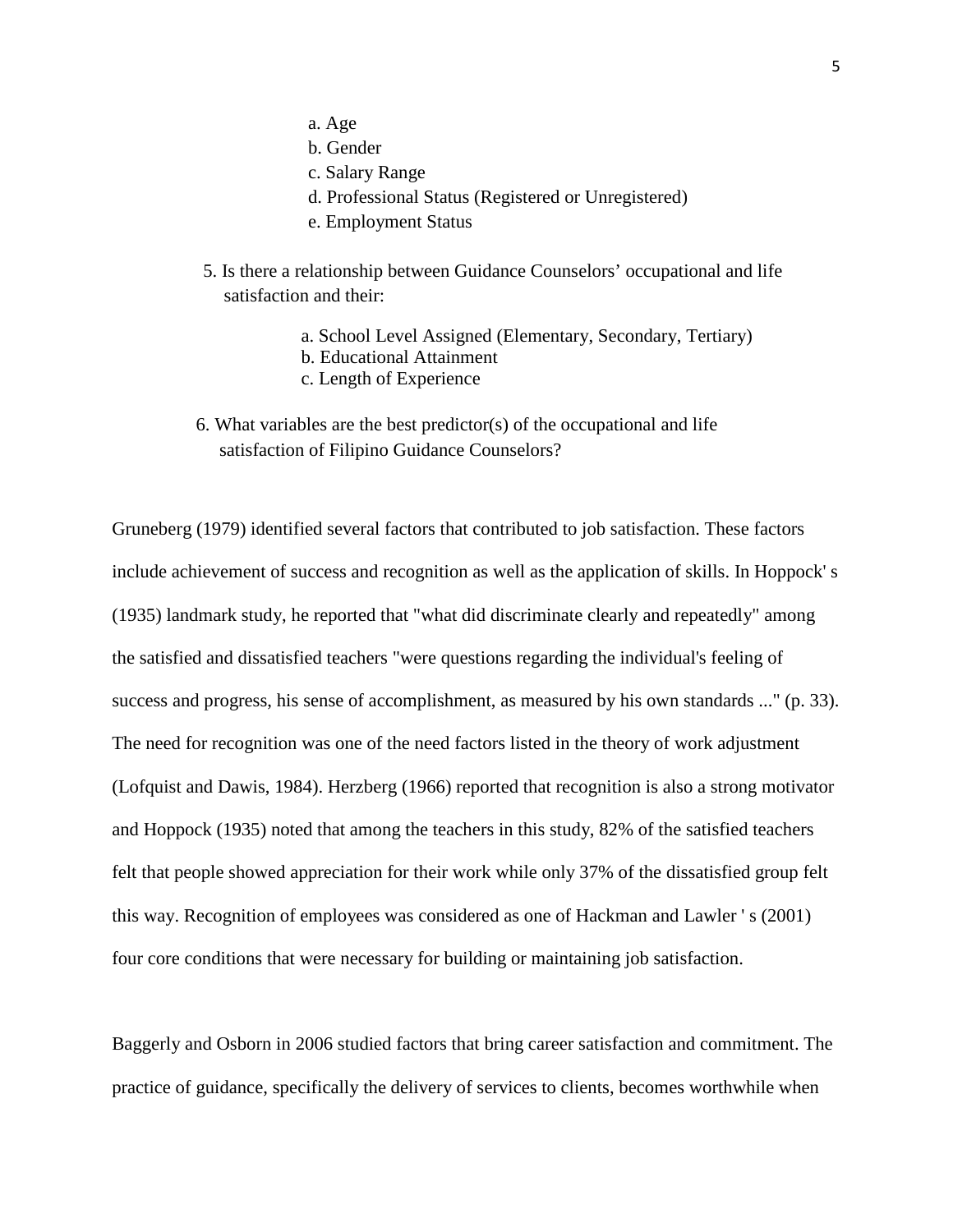the counselor is satisfied with his career and is committed to helping his clients. In their study, the researchers found out that counselors who perform appropriate duties (according to American School Counselors Association or ASCA model) namely: classroom guidance, individual counseling, small group counseling, consultation and the like, reported higher level of satisfaction.

Researchers have found positive (although often weak) relationships between job context factors and job satisfaction. Srivasta et al. (2007) concluded that there was a positive relationship between pay and job satisfaction. This was found to be true by Hackman and Lawler (2001) who found a significant correlation between job satisfaction and pay. Hoppock (1935) also found similar results as 47% of the satisfied teachers expressed discontent with their pay while 71% of the dissatisfied teachers expressed the same.

Lawler (2001) found a correlation between job satisfaction and security. Not much attention is given to this factor in the literature on job satisfaction and perhaps this is so as the importance of job security is relevant to socioeconomic conditions. Hoppock (1935) and Gruneberg (1979) have suggested that job security becomes a factor in job satisfaction only when there is a threat of unemployment due to political and/or financial crises.

Srivasta et al . (2007) and Katzell and Yankelovich (2009) maintain that there is a positive relationship between job satisfaction and participative supervision, that is, people feel better about their jobs when they are allowed to have input into the decision-making process of the organization. This was the conclusion of Jackson (2003) who conducted an experiment among the nursing and clerical staff at a hospital's outpatient facility. Jackson utilized a Solomon four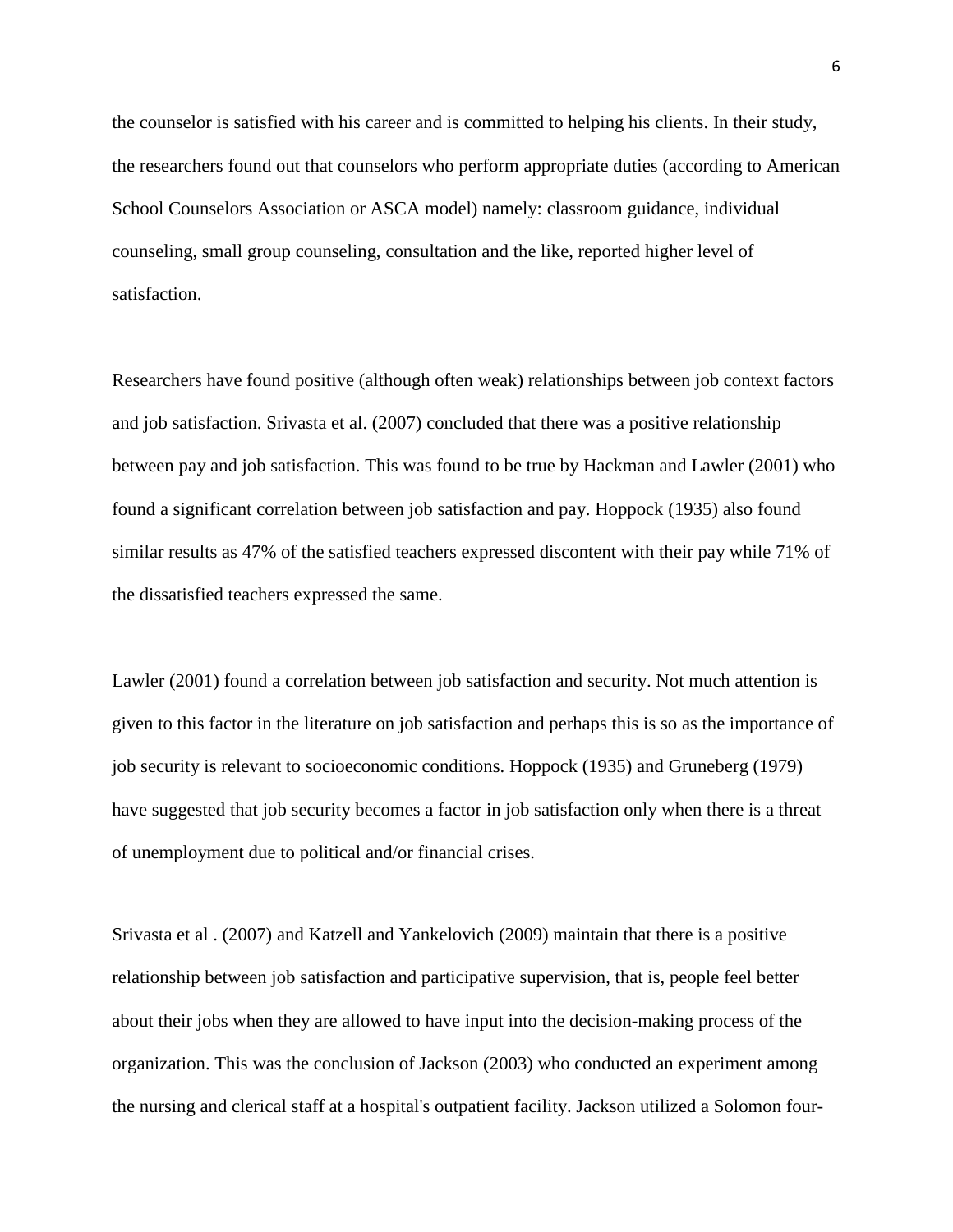group design and randomly assigned the staff to one of the four groups. For the interventiongroups, unit supervisors were instructed to hold meetings at least twice each month while the supervisors of the control group conducted meetings no more than twice a month.

It has been shown that several individual differences influence job satisfaction and included in this category are age, education, sex, race, occupational status, and job level. Weaver (2000) examined seven national surveys that were conducted between 1992 and 1998 and discovered that job satisfaction increased with age. This is consistent with Hoppock ' s (1935) findings that the mean age of the satisfied group of teachers was higher than that of the dissatisfied group. The relationship between job satisfaction and educational level was also examined by Weaver (2000), who reported that satisfaction is positively related to educational level. Quinn and Mandilovitch (2008) also examined 11 national surveys that were conducted between 2002 and 2007 and found a significant positive relationship between level of education and job satisfaction.

Hoppock (1935) observed that there were no sexual differences between satisfied and dissatisfied teachers and this is similar to Weaver's (2000) report that there were consistent differences between male and female satisfaction recorded in national surveys conducted between 2002 and 2003. However, Martin and Hanson (2005) and Varca, P. E., Shaffer, G. S., & McCauley, C. D. (2003) contended that sex differences do exist.

Several researchers have suggested that there are relationships between job satisfaction and factors like productivity; role ambiguity, role conflict and job overload; occupational stress; burnout; and work climate. Brown (2004) concluded that the correlations were small and inconsistent; thus, no firm conclusions could be made about this relationship. "Role conflict and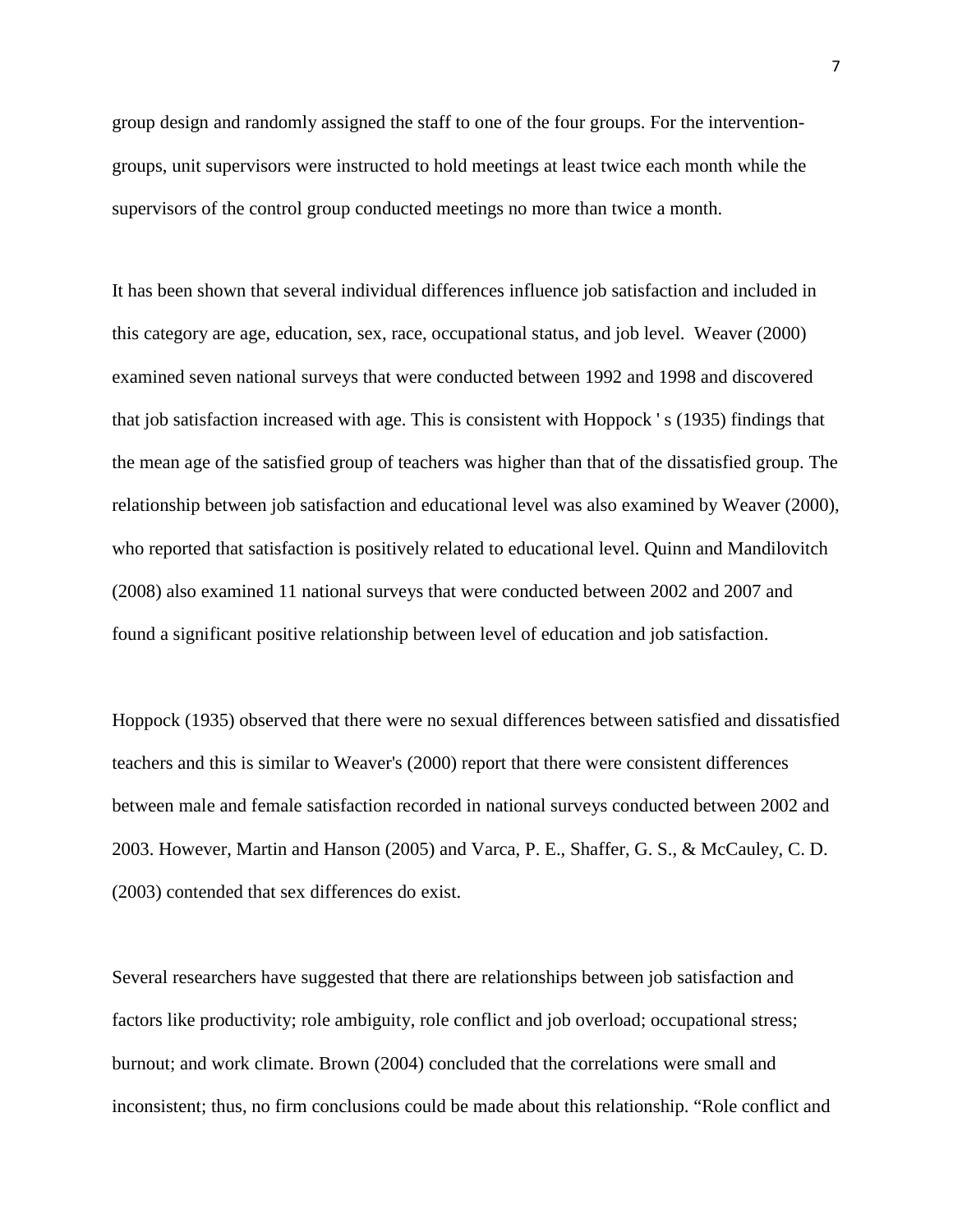role ambiguity are the two specific occupational stressors that school counselors experience with regard to the multiple roles they assume within schools" (Bryant & Constantine, 2006, p. 265). Pierson-Hubeny and Archambault (1987) found that school counselors reported the highest level of role conflict and role ambiguity when compared to school psychologists, school social workers, and teachers.

It is not surprising that professional counselors encounter job strain in the workplace. The stress of the physical, mental, and emotional challenge of caring for others is to be expected (Osborn, 2004). The stresses encountered by counselors stem from both the nature of the work and the role expectations of the profession (Evans & Hohenshil, 1997). Previous research has demonstrated that employees in the helping professions are particularly vulnerable to the experience of burnout and to the emotional and behavioral consequences of both burnout and lowered job satisfaction.

As stated by Pelsma (2000), "Counselors are directly affected by the positive or negative climate of their schools. The attitudes and well-being of the teachers and staff with whom they work become important as they attempt to deliver their program and continue to define their role in the school." Many variables can contribute to satisfaction on the job.

.

Guidance and Counseling as a formal practice in schools face many complex challenges which can directly or indirectly affect the occupational and life satisfaction of Guidance Counselors. In his study, Poi Kee Low in 2009, examined the many challenges that face the guidance and counseling profession. He categorized these challenges into four domains such as internal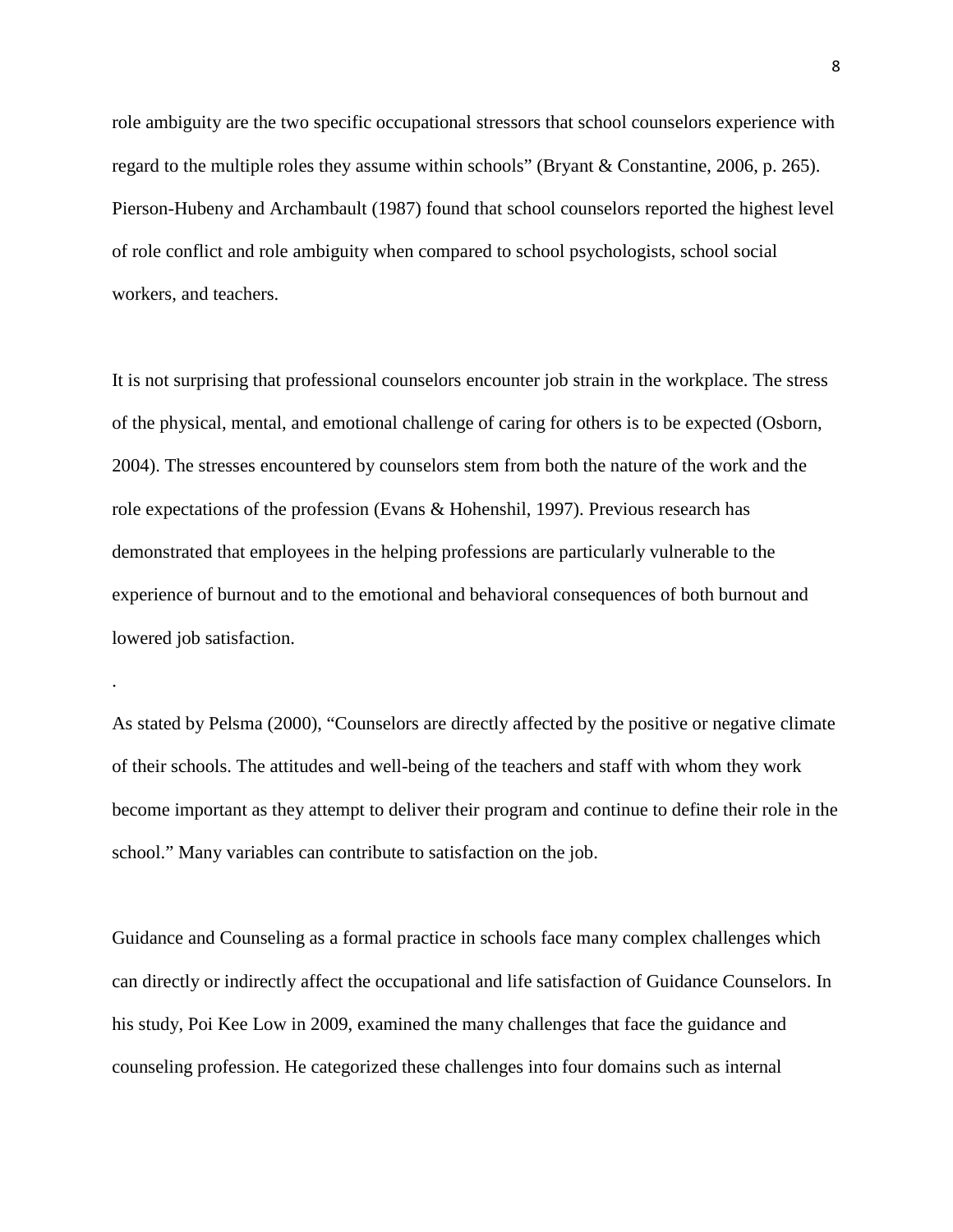environment, external environment, wider systems and personal environment. These environments pose challenges to the professional which in turn influence his occupational and life satisfaction level.

Role clarity is often a much highlighted internal challenge in many studies. Bunce and Willower (2001) reported in their study that counselors often have to manage role ambiguity. The issue of increasing workload was also highlighted. Paisley & MacMahon (2001) also highlighted the concern on school counselor's role definition and functions.

Issues in professional boundaries, professional legitimacy, training and development reside within the external challenges posed to school counselors (Maguire, 2005). Changes in society at large and the communities and regions in which counselors operate influence the nature of presenting problems, clients as well as support networks, thus, posing significant challenges to school counselors.

Working in schools, guidance counselors are involved in a number of systems. These include the education system, professional and counseling bodies, community and social services, and at times, the legal system (Low, 2009; Maguire, 2005). The community, social services and even legal and healthcare systems pose challenges to a counselor's role.

Jenkins and Polat (2006) highlighted that as systems are often interrelated, changes in one system easily affect another. Bunce and Willow (2001) and MacMahon and Patton (2001) stated that adhering to professional ethics, managing links with counseling networks and professional bodies are major external challenges.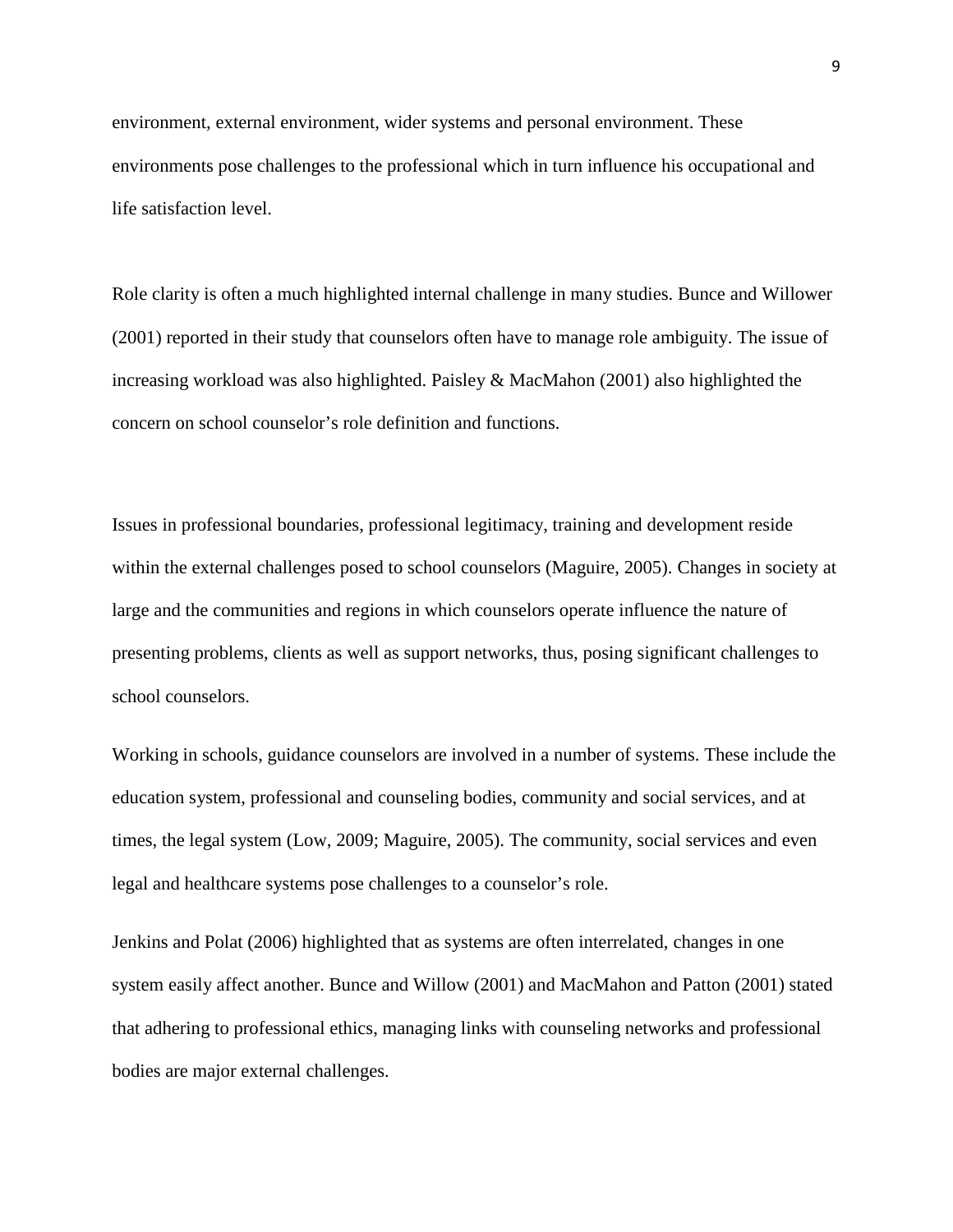Bunce and Willower (2001) revealed that school counselors were left poorly supported and "isolated" from their peers and supervisors. They also revealed the challenges facing school counselors in lacking the opportunities for ongoing professional development. Therefore, school counselors often have to face the challenges in receiving proper supervision and support and ongoing education and training while practicing in schools.

According to Poi Kee Low, there are challenges in the profession and are divided into two categories, the Professional and Individual issues. Concerns relating to personal well-being and status are individual issues pertaining to personal challenges while professional development and status are concerns pertaining to professional challenges of the school counselors.

In summary, Poi Kee Low (2009) identified the four categories of challenges namely, 1) Internal challenges, which include issues related to clientele groups, teachers' attitudes, and students' willingness to seek counseling; 2) External challenges, which refer to social-economic changes beyond the school, and this includes popular culture, globalization and societal trends; 3) Wider systems challenges, which are those within the guidance programs implemented by schools or guidance and counseling bodies; and 4) Personal challenges, which relate to the needs as well as the skills of the counselor. This includes training, supervision and attitudes towards school system.

The framework of the study was derived and based from the study of Poi Kee Low in 2009 which highlighted four domains, in which challenges to school counselors reside. The researcher looked closely to these four domains and conceptualized that several factors classified in the different domains can affect and influence the occupational and life satisfaction of Filipino Guidance Counselors.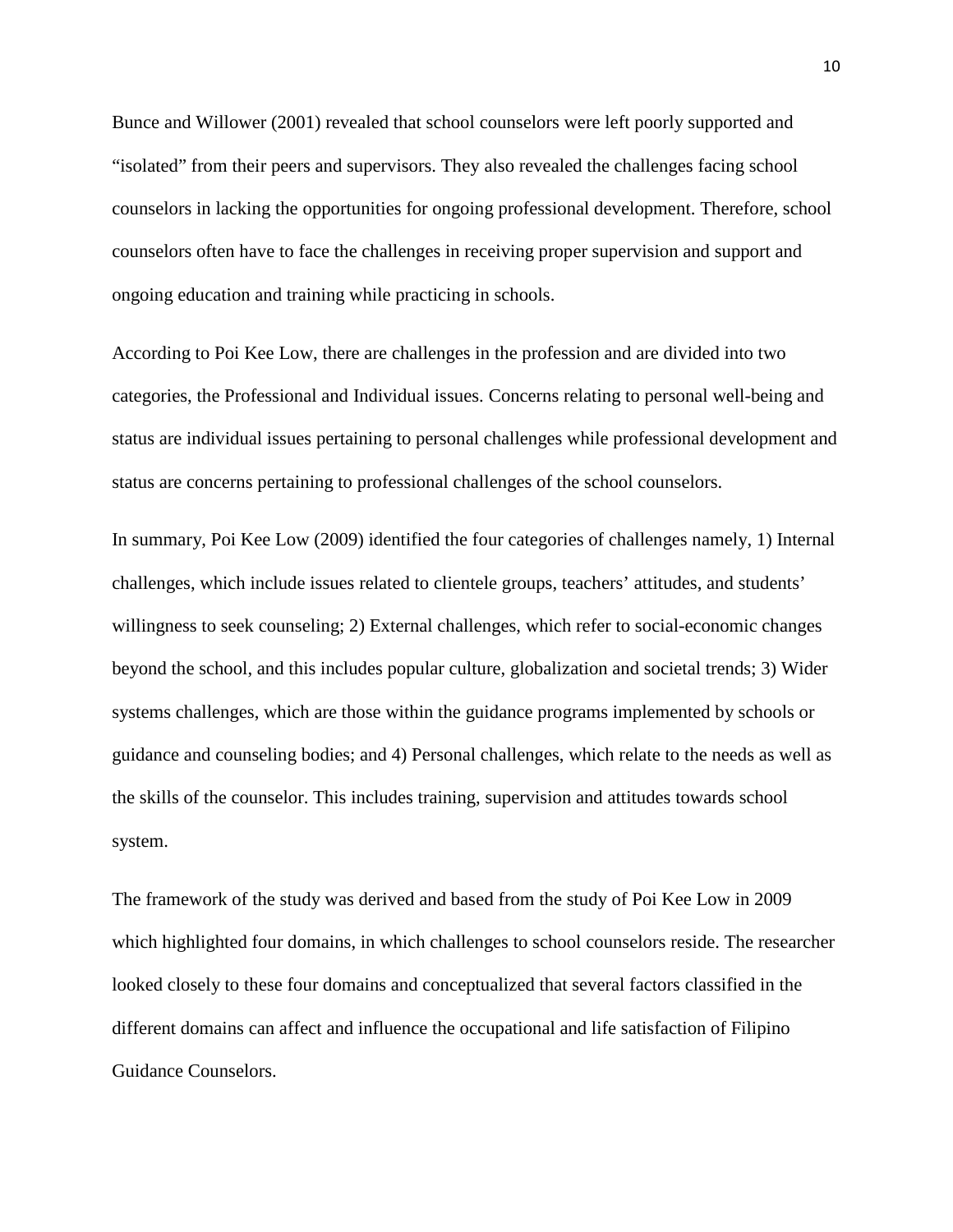### Method

# *Participants*

For Phase IA (Data Generation and Items Construction), a total of 75 respondents participated in the study. It involved practicing Guidance Counselors based in five regions in Luzon namely, (a) Region 1 (Pangasinan, La Union and Ilocos Sur); (b)Region 2 (Nueva Vizcaya and Isabela);(c) Region 3 (Tarlac and Bulacan);(d) Region 4A (Rizal, Laguna, and Quezon); and (e) National Capital Region (Quezon City and Manila). Forty six percent (46%) of the respondents were aged 25-30 years old, most of them males (52%). There were more respondents who were Single (50%), 60% were MS level. Forty nine percent receive a salary of 101-200 thousand pesos and most of them are with Permanent employment status. There were more Registered Guidance Counselors (RGC) in this sample (46%). Forty one percent were 5-10 years in service. Thirty seven percent (37%) were assigned in the Elementary level.

For Phase IB (Content Validation and Reliability Testing), three (3) sets of respondents were asked to participate. Table 5B shows the distribution of respondents according to the variables under study such as Age, Gender, Civil Status, Employment Status, Salary Range, Length of Experience, Educational Attainment, and School Level where the respondent was assigned. The first group was the three (3) content reviewers who were all Guidance Counselors came from Nueva Ecija. The age range of these respondents was 25-45 years, two are married and one is single, and have salary range from 101-300 thousand pesos. The respondents have 5-15 years of experience, two hd Master's degree and one is Master's level. All respondents in this first group were Permanent in employment status, two were RGCs and they all came from Tertiary schools.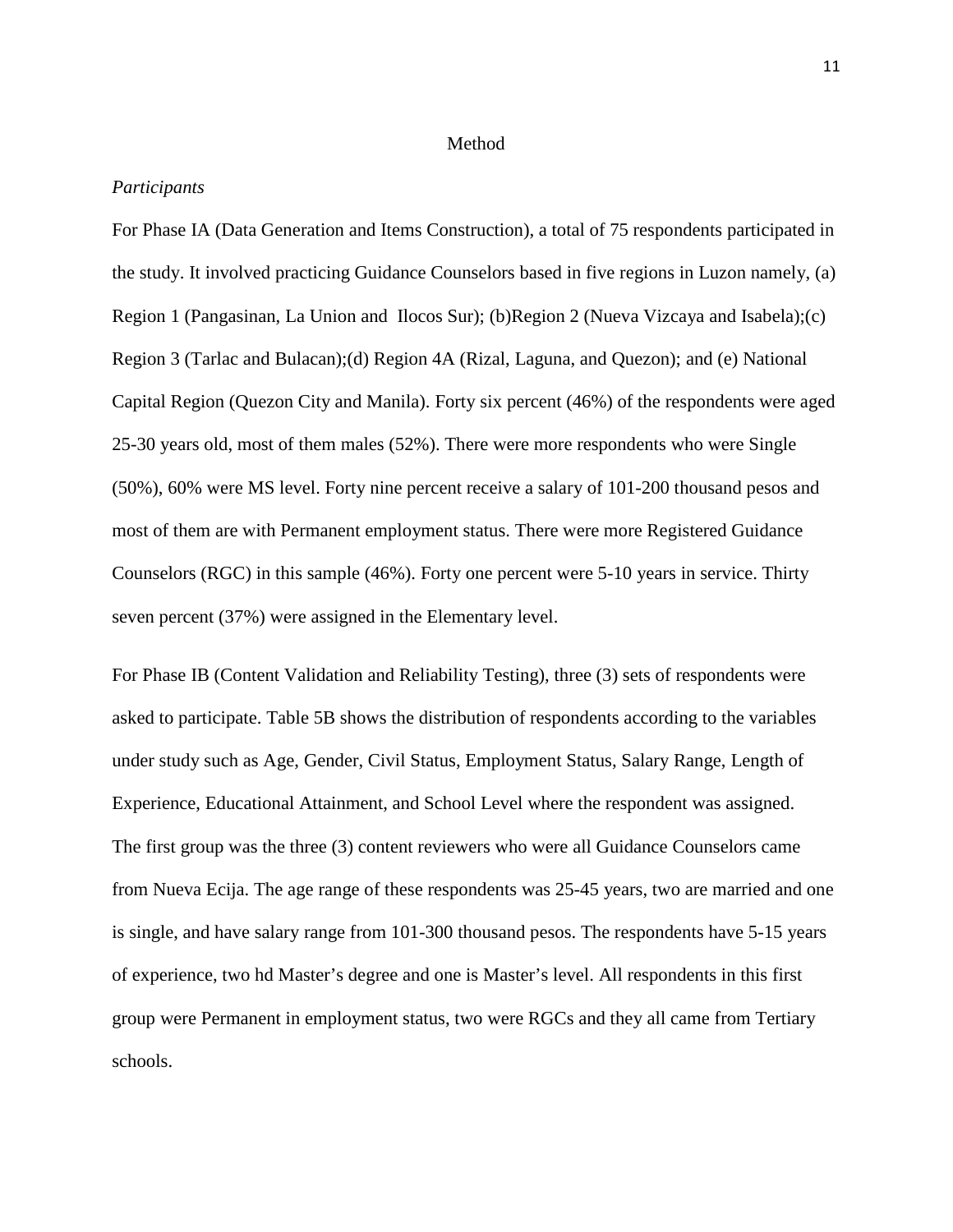The second group comprised five (5) experts in the field of Guidance, Testing and Research who did the content validation and Q-sorting of items. Sixty percent (60%) of the respondents came from 51-55 age range, 60% were females, and 80% were married. The respondents' salary ranged from 201-400 thousand pesos, 40% were 26-30 years in service, 60% were Ph.D. graduates and 40% were Ph.D. level. Sixty percent (60%) of the respondents had Permanent employment status, all of them were RGCs and they all came from tertiary schools. The third group was composed of 30 Guidance Counselors from Region 3 (Nueva Ecija and Tarlac), Region 4A (Rizal) and NCR (Marikina and Pasay). The preliminary instrument was administered to this third group in order to test the reliability of the instrument. Forty seven percent (47%) were aged 25-30 years, 54% were females, 50% were married, and 33% had salary range of 101- 200 thousand pesos. Fifty seven percent (57%) were 11-15 years in service, 43% were MS degree holders, 54% were Permanent and 70% were Unregistered Guidance Counselors (URGCs) and 55% came from the tertiary level schools.

For Phase IC (Factor Analysis), a total of 125 respondents were asked to participate in the study. These respondents came from Region 3 (Pampanga, Nueva Ecija, Tarlac and Bulacan), Region 4A (Laguna) and NCR (Quezon City). They were given the preliminary instrument to test its validity, and specifically to establish the classification of the items into four domains.

Forty six percent (46%) of the respondents in this sample were aged 25-30 years, 54% were females, 52% were married, 51% had salary range of 101-200 thousand pesos. Thirty three percent (33%) had 11-15 years of service, 52% were MS level, and 57% had Permanent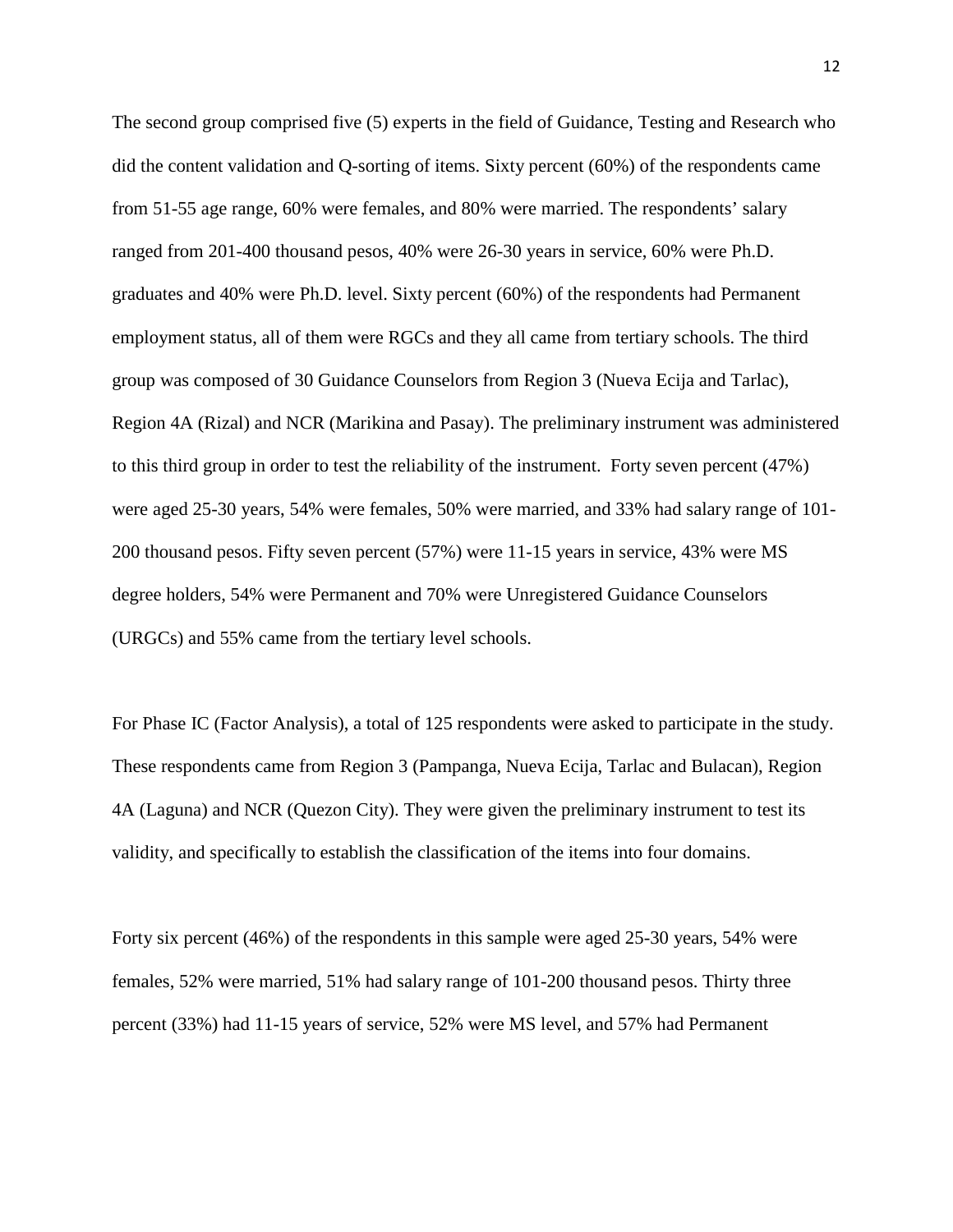employment status. Sixty nine percent were URGCs and 46% came from the tertiary level schools.

After all revisions of the preliminary instrument, it was administered to 50 Guidance Counselors from Region 2 (Nueva Vizcaya), Region 3 (Bulacan and Aurora) and NCR (Caloocan and Pasay). Thirty eight percent (38%) of the respondents were in the 25-30 years age range, 55% were females, 56% were married, 54% had salary range of 101-200K , 40% had 11-15 years of experience, 52% were MS level, 66% had permanent employment status, 66% were URGCs and 38% were assigned in the elementary school level.

All respondents involved in data collection were:

- a. Registered or Unregistered Guidance Counselor
- b. At least five years of experience as practicing Guidance Counselor
- c. At least MS level

## *Materials*

There were three data gathering instruments used in the study. The preliminary instrument was a survey questionnaire. This was used to obtain the demographic data of the respondents. A questionnaire was designed and which was used as tool during the in-depth interviews. The indepth interviews lasted for about 20-30 minutes depending on the nature of responses that the respondents gave.

A focus group discussion module was designed for the FGD's. The objectives of which were to deepen and explore more on the experiences of Guidance Counselors and likewise to identify common responses or statements which can be used as scale items of the occupational and life satisfaction scale. The duration of the FGD run around one to two hours.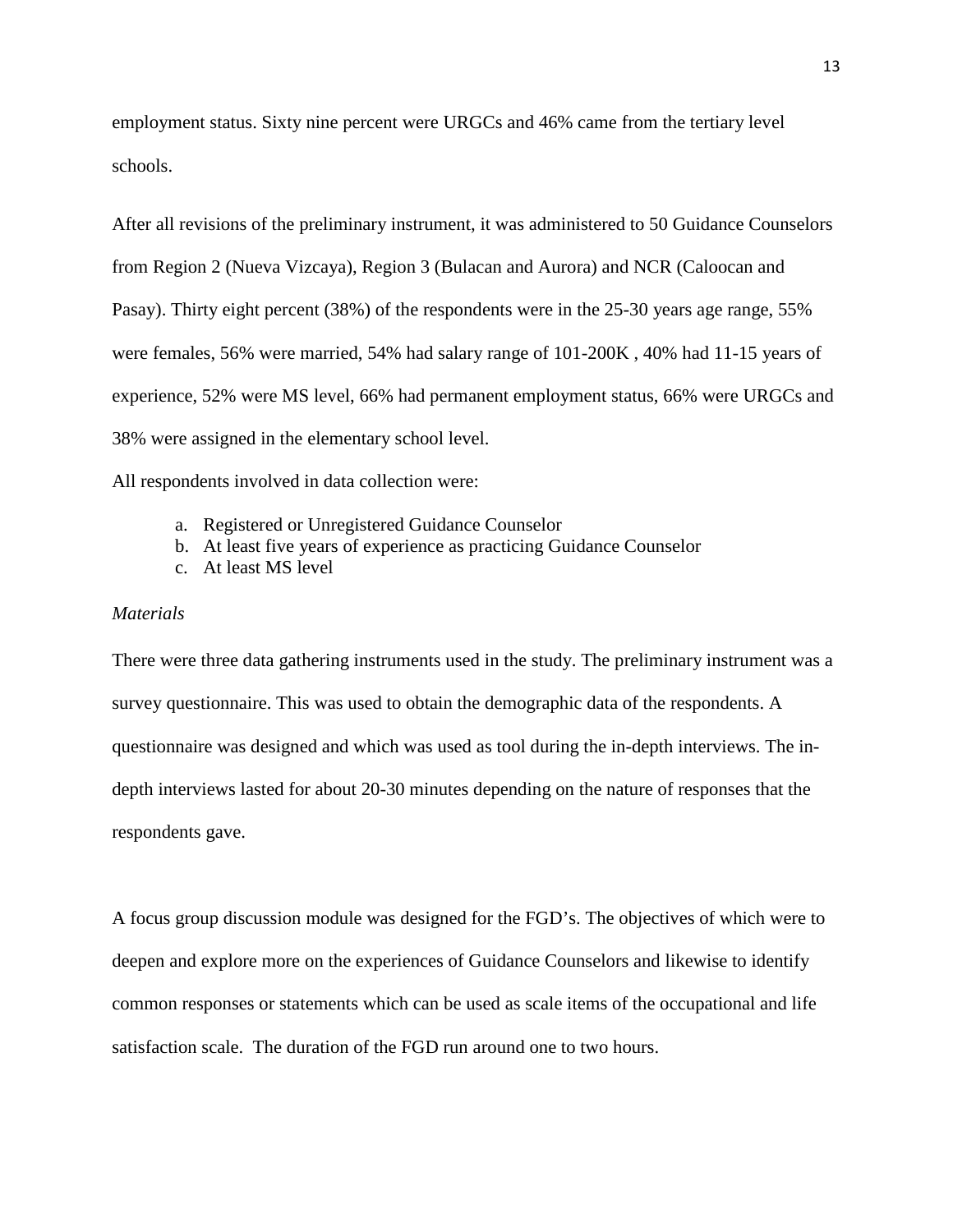# *Procedure*

There were two phases of the study:

Phase I. Instrumentation

Phase IA. Item Generation and Construction

Data gathered for the study were generated using questionnaires, in-depth interviews, and focus

group discussions. Initially, the researcher designed a structured questionnaire to elicit

statements from the respondents. The structured questions used in the study were:

- 1.What, for you, is occupational satisfaction? Ano, para sa iyo, ang kasiyahan sa hanapbuhay o trabaho?
- 2.What are the things that make you satisfied in your occupation? Ano ang mga bagay na nakapagpapasiya sa iyo, sa iyong hanapbuhay o trabaho?
- 3.What are the things that can make you satisfied in your occupation and why? Ano ang mga bagay na maaaring makapagpasiya sa iyo sa iyong hanapbuhay o trabaho?
- 4.What, for you, is life satisfaction? Ano, para sa iyo, ang kasiyahan sa buhay?
- 5.What are the things that make you satisfied in your life and why? Ano ang mga bagay na nakapagpapasiya sa iyong buhay?
- 6.What are the things that can make you satisfied in your life and why? Ano ang mga bagay na maaaring makappagpasiya sa iyong buhay?

The researcher spent a minimum of three days in each area. Day one was spent on surveying the area for prospective participating schools. The Head of the Guidance Office or Unit was approached by the researcher to ask permission to conduct her study. There was no problem encountered by the researcher in seeking permission from the Guidance Heads except for one private sectarian college in Laguna where she was categorically disallowed to conduct her study.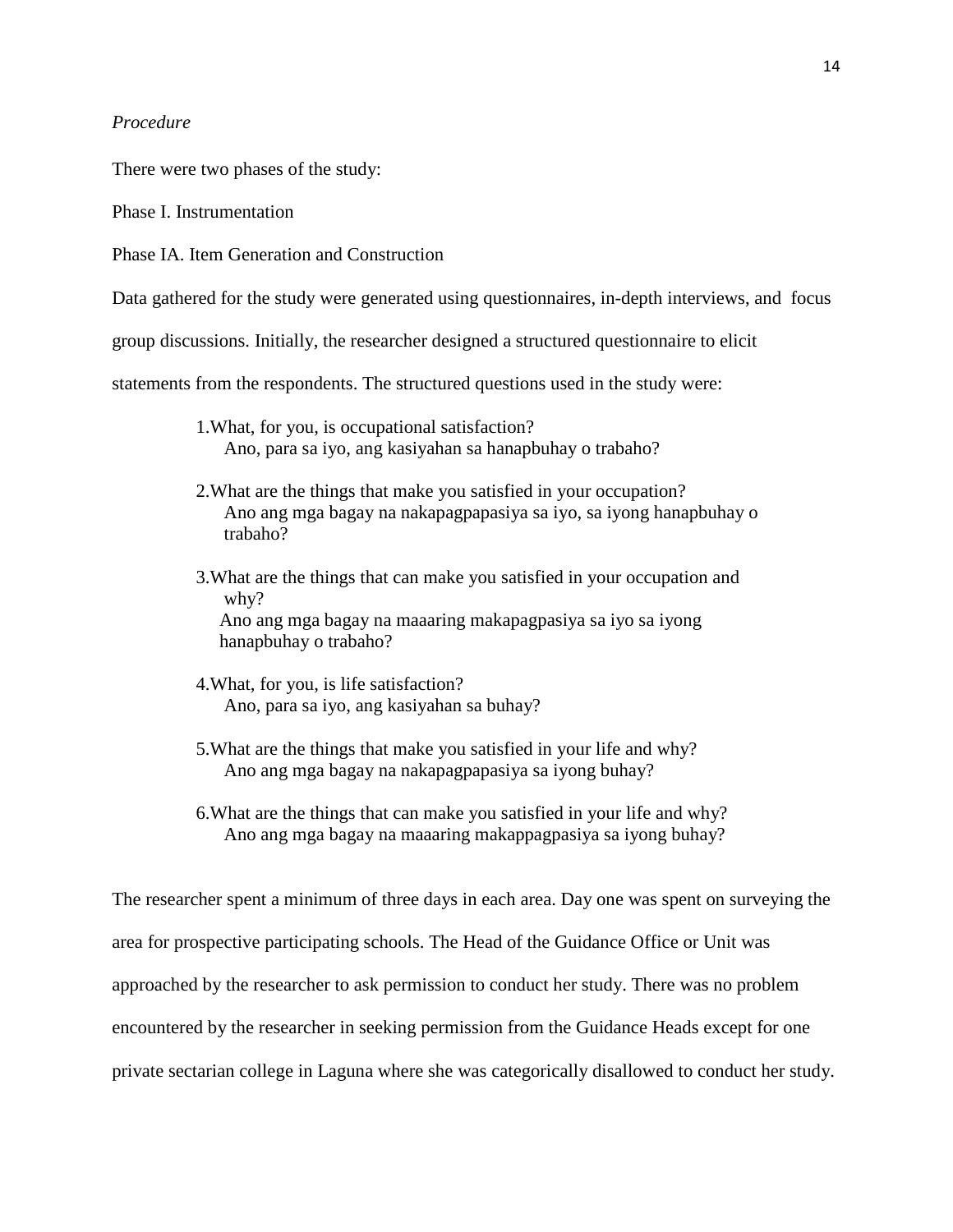Day two of Phase IA was spent in the distribution of questionnaires and demographic profile sheet to identified respondents. It was not so difficult for the researcher to approach each counselor since the Guidance Head had already given advance information to them. The respondents were given a day to answer the questionnaire.

The following day (Day 3) the researcher retrieved all questionnaires at the time set by the respondents. A minimum of 30 minutes was spent for each respondent for the interview. In-depth interviews were done for validation and further elaboration of responses from the respondents.

# Phase IB- Item Validation

The 50-item preliminary instrument underwent validation in terms of aptness and sufficiency. Initially, the preliminary instrument developed was presented to three Guidance Counselors in Central Luzon State University (CLSU) for content review and revision. The three Guidance Counselors were asked to review the preliminary instrument and to mark the items which they feel should not be included in the scale. Likewise, they were requested to suggest other items which they believe can measure the occupational and life satisfaction of Filipino Guidance Counselors.

#### Phase IC - Factor Analysis

To finally validate the instrument and determine which items statistically go together in a particular factor, a Factor Analysis was done. A total of 125 Guidance Counselors in various parts of National Capital Region(Quezon City), Region 3 (Pampanga, Tarlac, Nueva Ecija and Bulacan) and Region 4A (Laguna) were asked to answer the instrument. The responses were then used for factor analysis to further validate and analyze the items. Likewise, the items were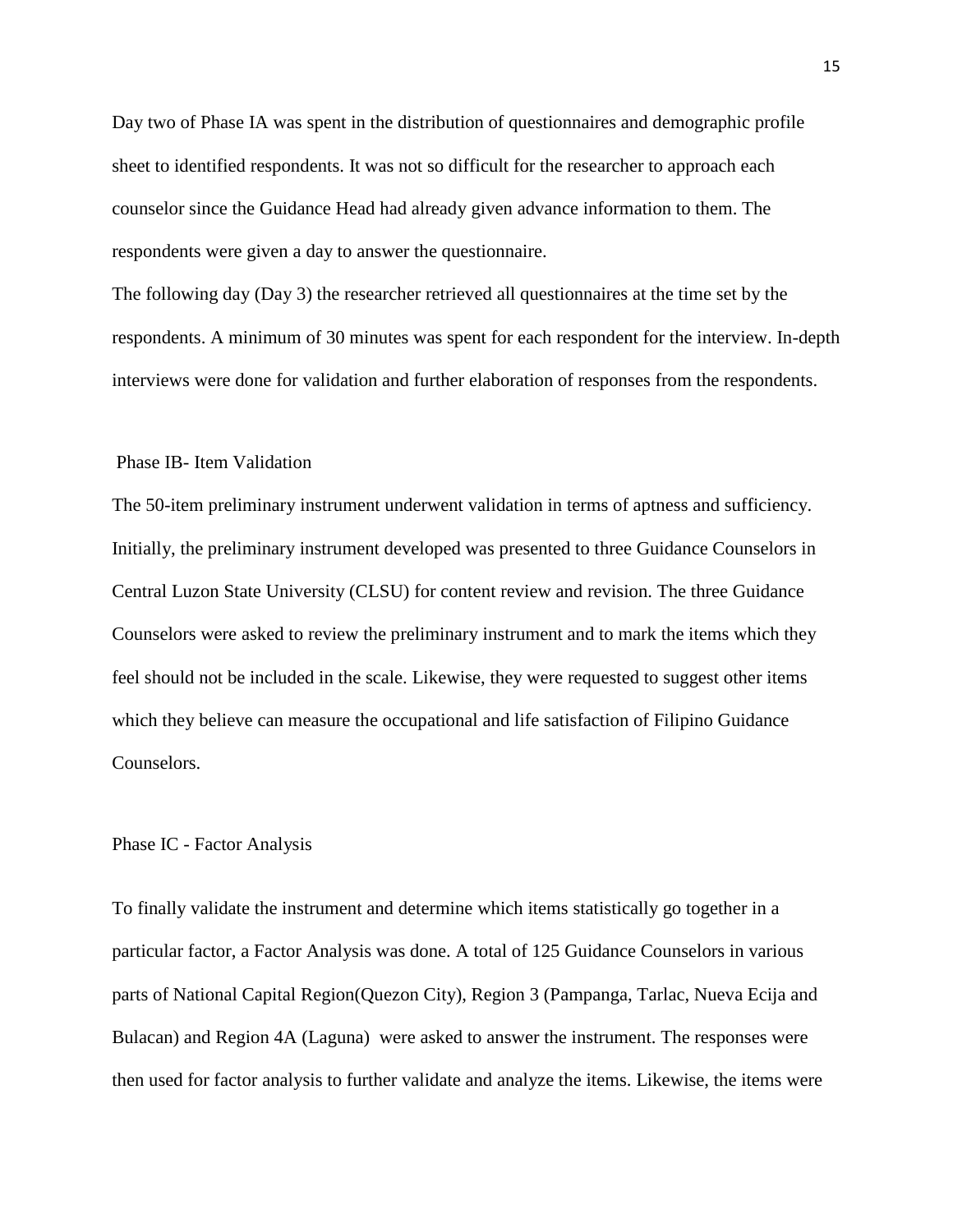classified into four factors namely, Internal Factors, External Factors, Structure Factors and Personal Factors.

### Phase II. Implementation

After the scale items were validated and analyzed, the final instrument was drafted. It consisted of 50 items designed specifically to measure the occupational and life satisfaction of Filipino Guidance Counselors. The respondents were asked to tick the box corresponding to their answers. The Likert type scale was used in rating the responses of the participants to each item, as follows:

|                             | Very Dissatisfied |
|-----------------------------|-------------------|
| $\mathcal{D}_{\mathcal{L}}$ | Dissatisfied      |
| 3                           | Neutral           |
| $\boldsymbol{\varDelta}$    | Satisfied         |
| $\overline{5}$              | Very Satisfied    |
|                             |                   |

# Data Analysis Procedure

Frequency, percentage distribution and measures of central tendency were used to describe the respondents' demographic profile and their responses to the survey items on the first part of the survey. Sums and percentages were also used in tallying the responses drawn from the respondents in Phase I of the research. Means and standard deviations were also computed to find out the individual scores and the general score of the respondents in the OLSS.

Cronbach's Alpha was used to determine the reliability coefficient of the instrument and to test whether it is a true measure of the occupational and life satisfaction of Filipino Guidance Counselors.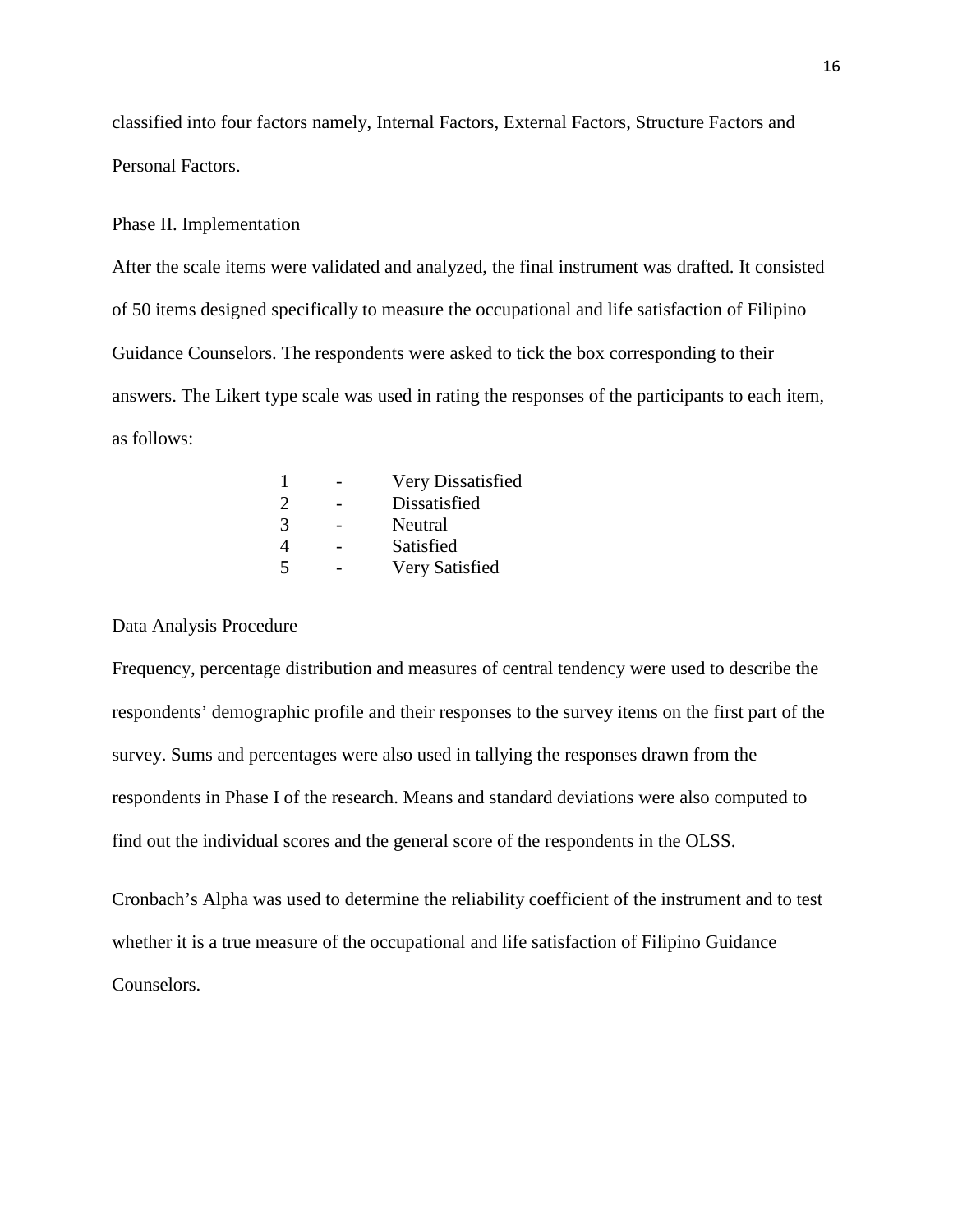Factor Analysis was used to describe [variability](http://en.wikipedia.org/wiki/Variance) among observed, correlated [items](http://en.wikipedia.org/wiki/Variable_%28mathematics%29) in terms of a potentially lower number of unobserved, uncorrelated variables. It was used to categorize items into the four factors postulated in the study.

T-test was used to determine whether a significant difference existed between the variables ,such as Age, Gender, Civil Status, Employment Status, Professional Status, Organizational Affiliation and School Level, and the OLSS score.

Pearson correlation was used to determine the correlation between Age and Length of Experience and the OLSS score. The Spearman's Rho was used to find the correlation between the OLSS score and Educational Attainment and Salary.

Analysis of Variance (ANOVA) was used to determine whether a significant difference existed between school levels in terms of the OLSS score.

Multiple Regression was used to determine which variables are the best predictors of occupational and life satisfaction of Filipino Guidance Counselors.

# Results

In general, the respondents in Phase IA of the study elicited common responses to the structured questions posed. The responses were consolidated and fifty items were developed to comprise the instrument. The frequency of responses ranged from 49 (65%) to 73(97%). This only means that the respondents had common feelings and thoughts about the questions and issues laid down to them. Item 23 (Make own decisions, f=49; %=65) was the lowest elicited response while Item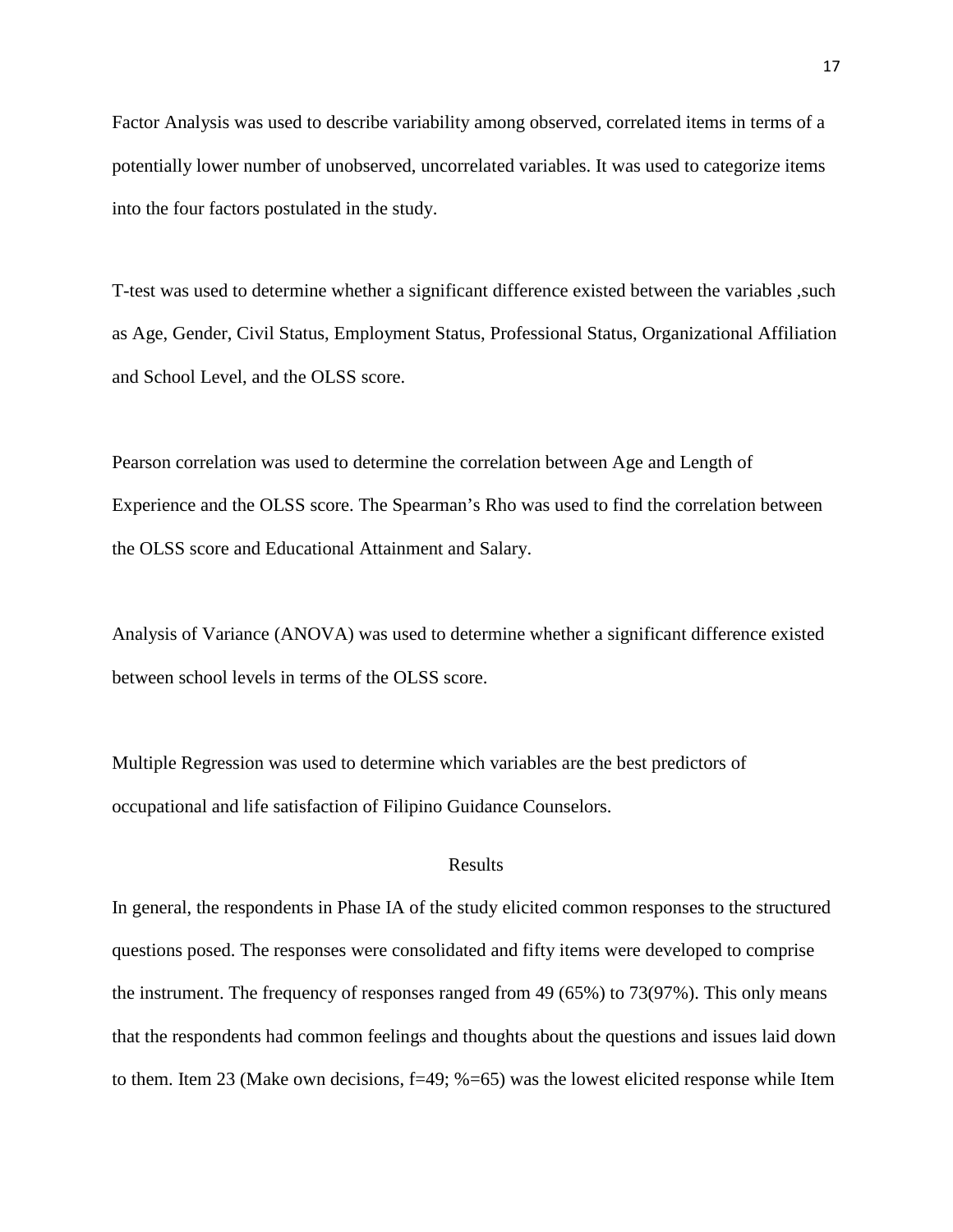10 (Salary and work that I do,  $f=73$ ;% $=97$ ) was the highest response given to the question, "What are the things that can make you satisfied in your occupation?" All other responses elicited centered on security, roles, interpersonal relations, work settings, licensure, family relations, self-growth, health and leisure, technological changes and media.

Results of the Item analysis using SPSS showed that the instrument is reliable. Cronbach's alpha yielded a reliability coefficient of .723. It has gone through Content Validation and Factor Analysis for classification of items according to the domains postulated. The Factor Analysis confirmed the validation of the five experts in the field of Guidance, Testing and Research. Most, if not all, items Q-sorted by the experts were confirmed by the Factor Analysis.

The OLSS given to the respondents in Phase II (Implementation) of the study yielded a score of M=3.89 which fall under the Satisfied category. From the results of the OLSS inferences can be drawn as to the causes of satisfaction of Filipino Guidance Counselors. Looking at the items highly scored by the respondents, it can be inferred that the respondents' satisfaction in their occupation and life can be derived from their roles and duties to which they were trained to do. The respondents showed satisfaction on how they inspire their clients and students. The Guidance Counselors in the study indicated, through their score, their satisfaction on their freedom to enjoy by going to places that they want to go to and lastly, to spend time for leisure and hobbies.

Results revealed that the respondents manifested Satisfaction in the different domains. However, it can be noted that the External Domain received the lowest score of M=3.54. The highest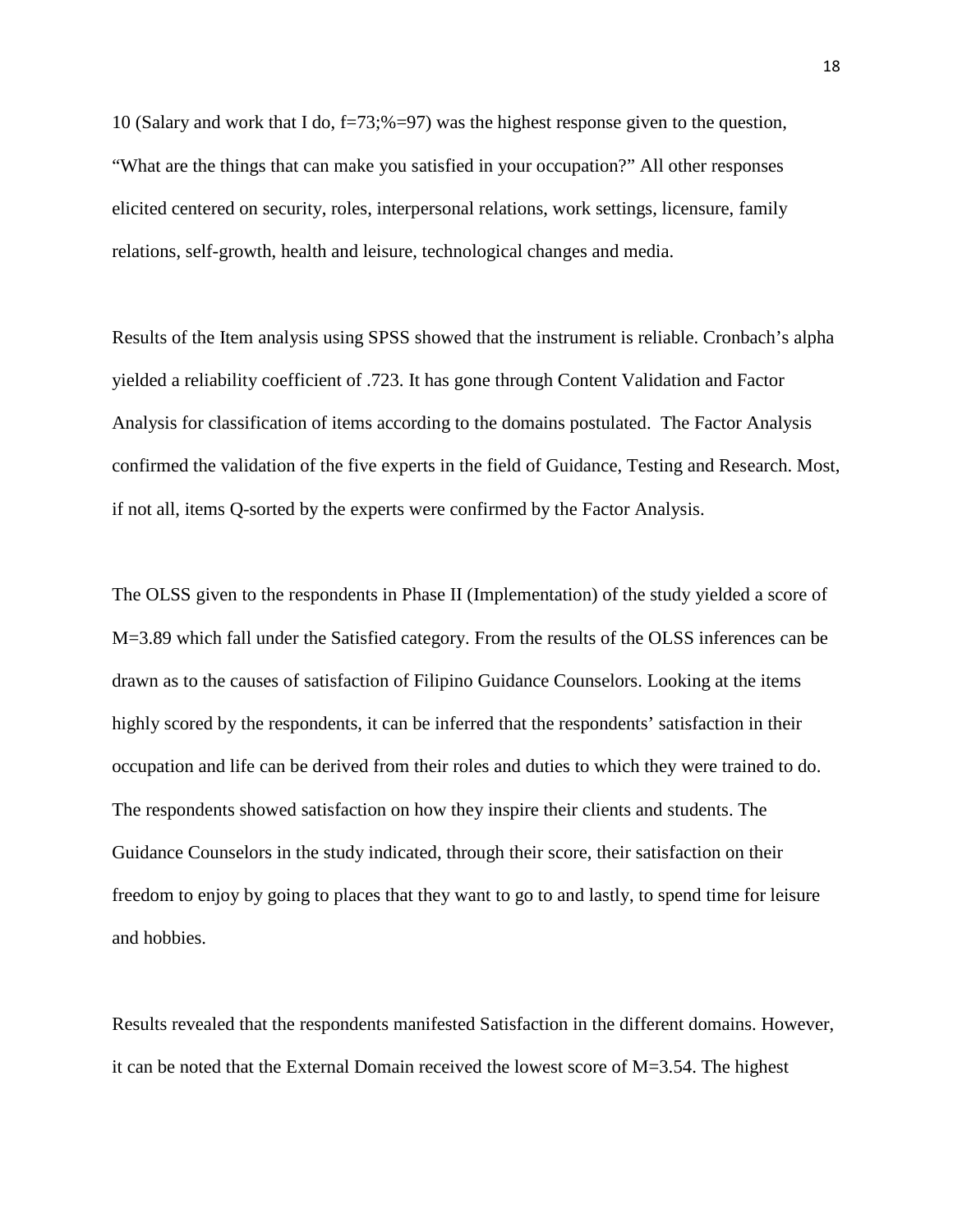domain scored was the Internal Domain (M=4.13), followed by Personal Domain (M=4.12) and lastly, the Structure Domain (M=3.76) which follows the External Domain in the lowest scored domain. This domain includes changes in technology, economic resources, values and traditions.

The respondents' occupational and life satisfaction on the OLSS has no significant difference in terms of their Gender, School level, Employment Status, and Civil Status. However, there is a significant difference in the occupational and life satisfaction in terms of Professional Status. Looking at the mean scores, Registered Guidance Counselors (M=4.0110) showed higher satisfaction than Unregistered Guidance Counselors (M=3.2133). Referring to the items which were scored low by the respondents, it can be noted that Item No. 11 - *The Licensure Law professionalizing the practice of Guidance*.(M=2.3), received a low score from the respondents. It goes without saying that Unregistered Guidance Counselors felt dissatisfied over the Licensure Law because of the limitations it set for unregistered professionals.

Educational Attainment with sig.= .003 has significant relationship with OLSS score. This means that Educational Attainment significantly affects the level of occupational and life satisfaction of Guidance Counselors.

Among the variables tested, it was Educational Attainment which turned out to have significant relationship with the occupational and life satisfaction of Filipino Guidance Counselors. It is confirmatory of the result in question 4a, that is, there is a significant difference in the occupational and life satisfaction in terms of Professional Status. The result of the regression indicates that the best predictors are Prof (Professional Status which corresponds to Unregistered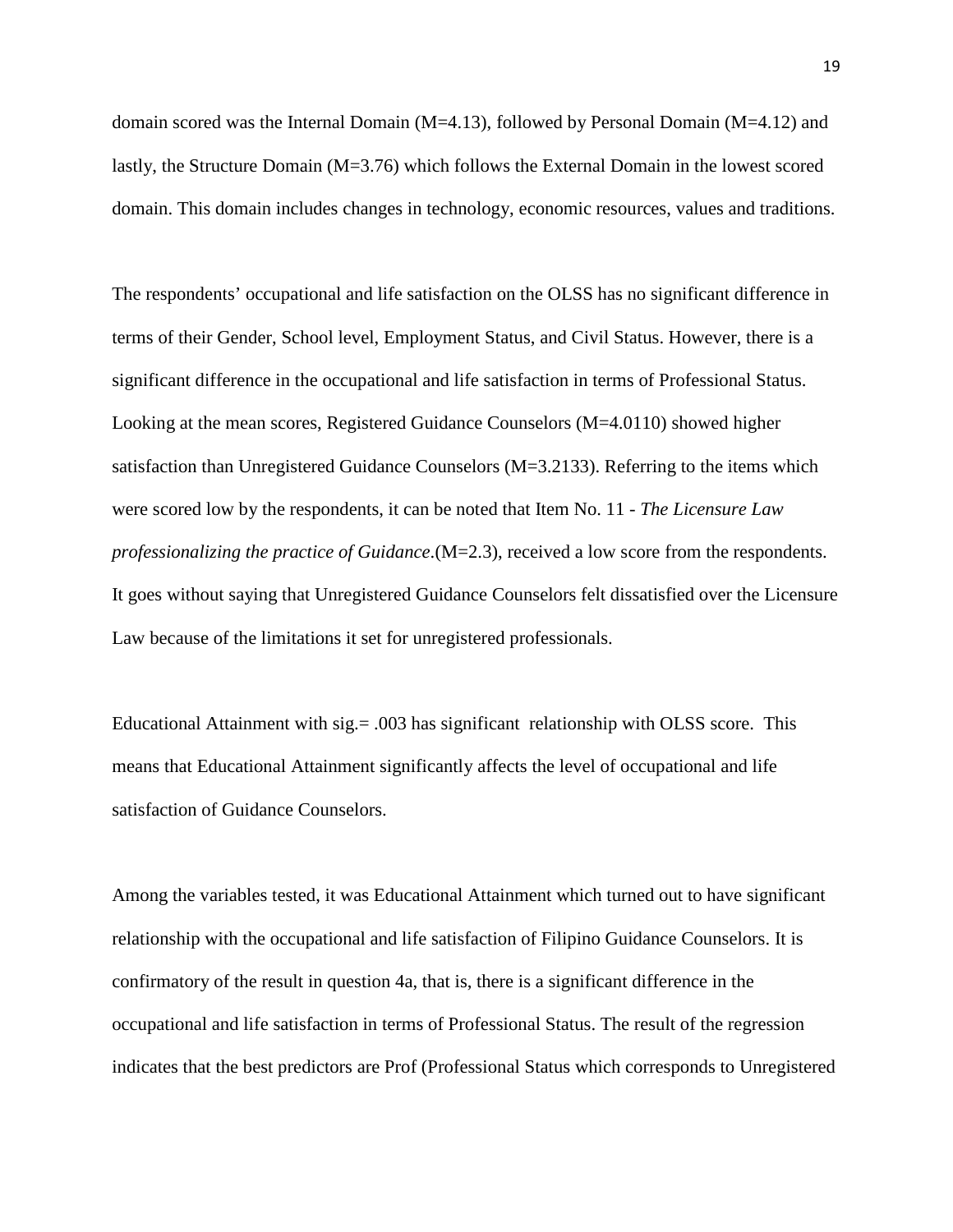Guidance Counselors) and EDAT2 (Educational Attainment which corresponds to Master's/Ph.D level).

The constant value in the model is 4.136 which indicates the average or standard satisfaction level of a respondent when Prof and EDAT values are both 0, meaning, respondent is a registered Guidance Counselor and an MS or Ph.D. degree holder.

Using the regression model as basis, a regression formula is presented as follows:

 $S= 4.136 + (Prot. coeff) x (Prof. value) + (EDAT2 coeff) x (EDAT value)$ 

| Where | $=$ Satisfaction level                           |  |
|-------|--------------------------------------------------|--|
|       | Prof Coeff $= -0.279$                            |  |
|       | Prof value = $0$ (Registered Guidance Counselor) |  |
|       | 1 (Unregistered Guidance Counselor)              |  |
|       | EDAT 2 Coeff $= -0.225$                          |  |
|       | EDAT value = $0(MS/Ph.D.$ graduate)              |  |
|       | $1$ (MS/Ph.D. level)                             |  |

Therefore, there will be an estimated decrease in the constant satisfaction level or score of 4.136 if both Prof and EDAT values are equal to 1. This means that a decrease in the constant satisfaction level/score of 4.136 may be expected if a respondent taking the OLSS is an Unregistered Guidance Counselor and at the same time a Master's or Ph.D. level.

# Discussion

Apparently, the salary can be a major cause of satisfaction or dissatisfaction of Guidance Counselors. This was also found in the study by Srivasta et al. in 2007 when they concluded that there was a positive relationship between pay and job satisfaction. Likewise, this was found to be true by Hackman and Lawler (2001) who found a significant correlation between job satisfaction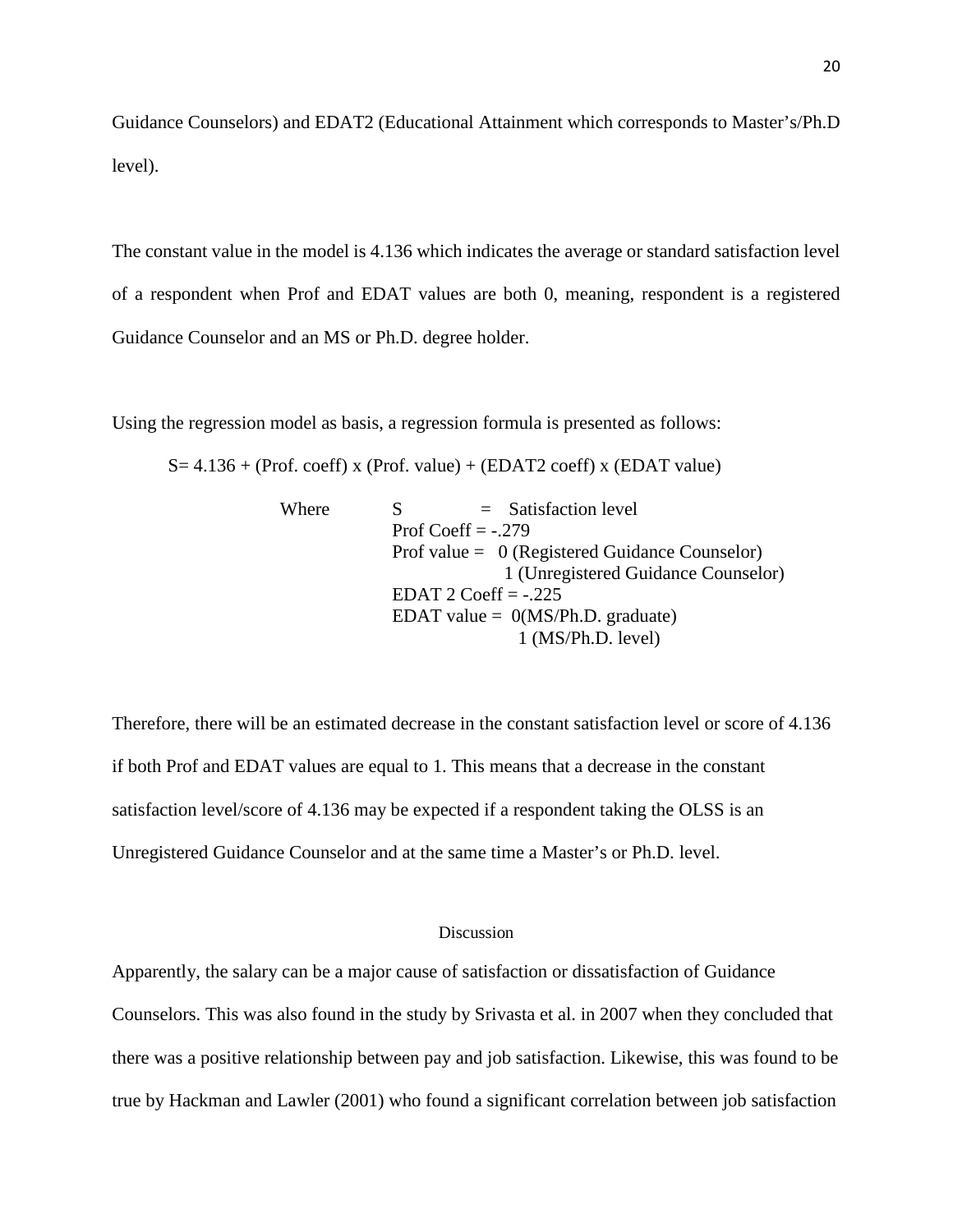and pay. Hoppock (1935) also found similar results as 47% of the satisfied teachers expressed discontent with their pay while 71% of the dissatisfied teachers expressed the same. The theory of work adjustment (Lofquist & Dawis, 1984) also included compensation as a need requirement.

All other responses elicited centered on security, roles, interpersonal relations, work settings, licensure, family relations, self-growth, health and leisure, technological changes and media. These factors can be the basic sources of satisfaction of Filipino Guidance Counselors. During the in-depth interviews and FGDs, the last question always posted by the researcher was, "Can you separate occupational from life satisfaction?", and always, the answers of the Guidance Counselors was, "No". It can be inferred then that occupational and life satisfaction among Filipino Guidance Counselors is but one and cannot be separated. Their satisfaction in their occupation affects their overall satisfaction of their life and vice versa. An instrument to measure an overall occupational and life satisfaction is deemed necessary and it was ultimately achieved. The OLSS given to the respondents in Phase II (Implementation) of the study yielded a score of M=3.89 which fall under the Satisfied category.

Looking at the items highly scored by the respondents, it can be inferred that the respondents' satisfaction in their occupation and life can be derived from their roles and duties to which they were trained to do. It is quite logical since their roles and duties are important aspects of their career which can be their bread and butter. The Theory of Work Adjustment, also known as person-environment congruency model as it purports that work adjustment is the result of a good match between the worker and the job can best explain this finding. This theory, as posited by Lofquist and Dawis (1984) is based on the assumption that individuals seek to maintain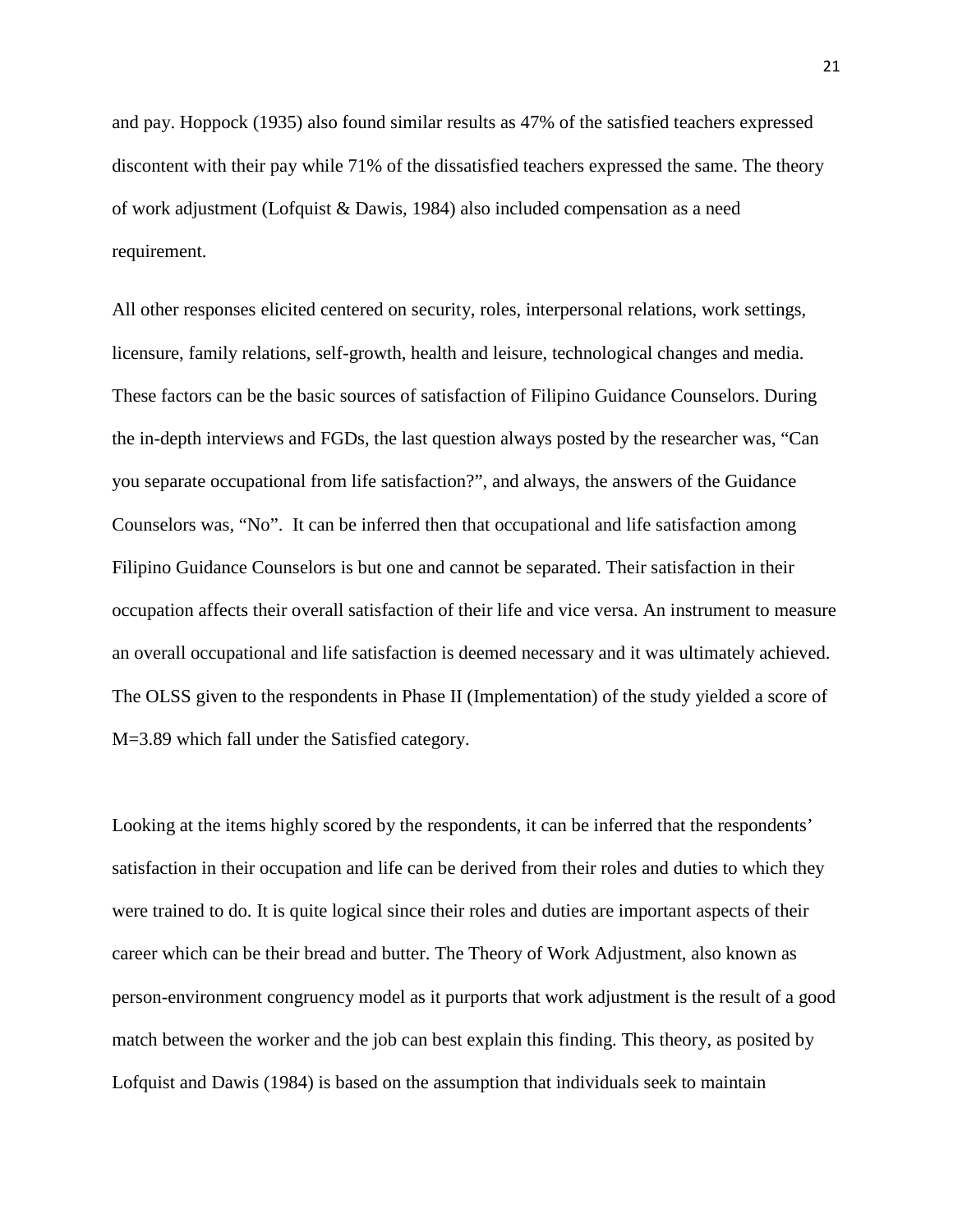correspondence and harmonious relationship with their environments (and work is a major environment with which people must relate). Correspondence is achieved when the individual fulfills the requirements of the work environment (satisfactoriness) and the work environment fulfills the requirements of the individual (satisfaction). "The continuous and dynamic process by which the individual seeks to achieve and maintain correspondence with the work environment is called work adjustment" (Lofquist and Dawis, 1984, p. 55).

The respondents showed satisfaction on how they inspire their clients and students. From the indepth interviews done, generally, Guidance Counselors experience a great deal of satisfaction when students come back to them to thank them, give them letters and messages telling them how they inspired their (clients) lives. This finding is what Job Mattering is all about. Job mattering is defined as individuals' personal, [intrapersonal](http://www.thefreedictionary.com/intrapersonal) perceptions that they are important to others and make a difference in others' lives [\(Dixon](http://encyclopedia2.thefreedictionary.com/Dixon) Rayle, 2005; Dixon Rayle & Myers, 2004; Pearlin & [LeBlanc,](http://encyclopedia.thefreedictionary.com/Leblanc) 2001; [Rosenberg](http://encyclopedia2.thefreedictionary.com/Rosenberg) & [McCullough,](http://www.thefreedictionary.com/McCullough) 1981; [Schlossberg,](http://encyclopedia.thefreedictionary.com/Schlossberg) 1989; [Taylor](http://encyclopedia2.thefreedictionary.com/Taylor) & Turner, 2001). It is also likely that individuals perceive that they matter more or less to different groups of people [\(Marshall,](http://encyclopedia2.thefreedictionary.com/Marshall) 2001). Rayle (2006) found out that school counselors who perceived that they matter more to others at work had higher levels of job satisfaction and lower levels of workrelated stress. They believed that if they were doing something relevant to and for other people, they would be satisfied with their job and that their stress maybe lessened by the perception that they matter, that what they do is important. Taking this further, it is important for counselors to feel that they are making a difference in the lives of the students, teachers, parents and administrators. Rayle also emphasized that "mattering to others is integral to individual's wellbeing and their sense of purpose and satisfaction at work".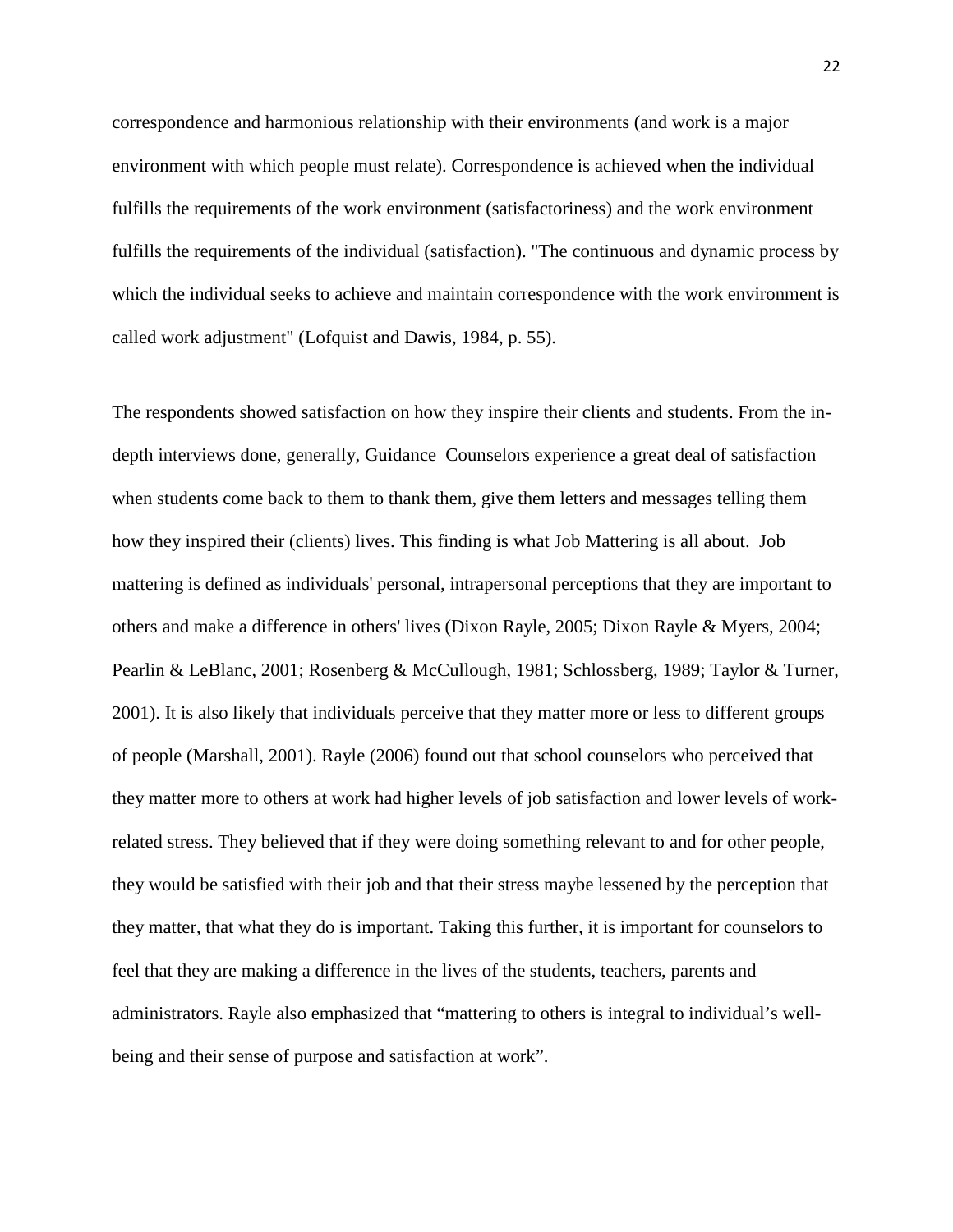The Guidance Counselors in the study indicated, through their score, their satisfaction on their freedom to enjoy by going to places that they want to go to and lastly, to spend time for leisure and hobbies. According to the theory of work adjustment, there are 20 needs that a worker seeks to achieve in order to get satisfaction from his job and these are ability utilization, achievement, advancement, authority, company policies and practices, compensation, co-workers, creativity, independence, moral values, recognition, responsibility, security, social service, social status, supervision-human relations, supervision-technical, variety, working conditions, and activity. Independence and Variety were apparently achieved by the respondents of the study since they also expressed satisfaction in these two areas.

Among the variables tested, it was Educational Attainment which turned out to have significant relationship with the occupational and life satisfaction of Filipino Guidance Counselors. There is a significant difference in the occupational and life satisfaction in terms of Professional Status. Based on the interviews, it showed that Unregistered Guidance Counselors were more likely to experience dissatisfaction due to the fact that they do not have a license because of educational limitations. The Guidance Law clearly sets the minimum level of educational attainment of Guidance Counselors, which is MS degree, in order to take the board exam and have the chance to be licensed.

### *Implication of the Study*

The study tried to put into an objective context the issues currently experienced by Filipino Guidance Counselors. It somehow showed a picture of what is actually happening in the field of Guidance in the Philippines. The study is one of the very few, if there is none, studies which dealt with the occupational and life satisfaction of the Filipino Guidance Counselor.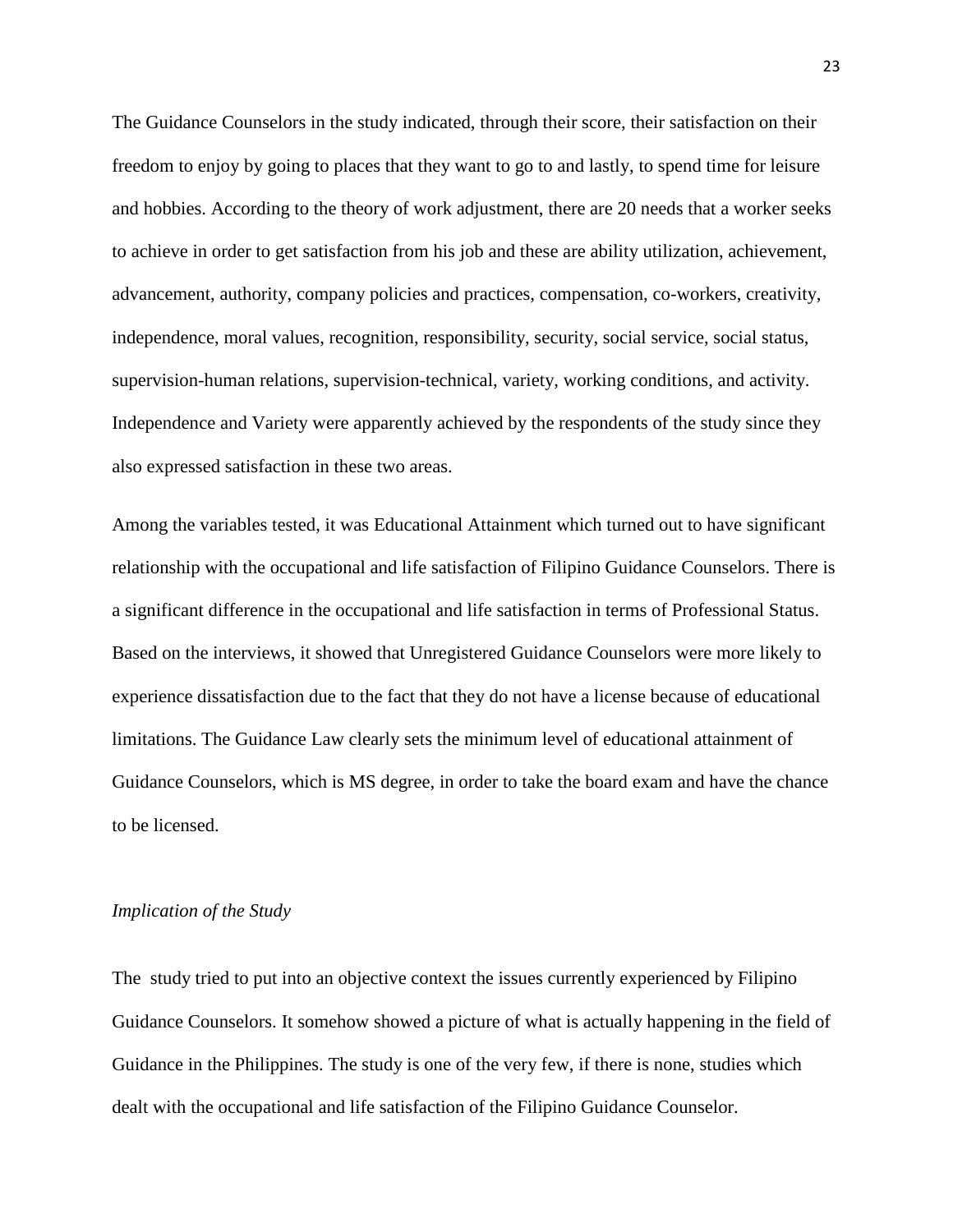In the same way, it tried to explore the challenges, issues and concerns of Filipino Guidance Counselors by way of their occupational and life satisfaction. At the same time, the study tried to find out how much of these challenges, issues and concerns can be explained through the development of a scale to measure occupational and life satisfaction. Perhaps, this is the significant contribution of this study to Philippine Literature.

The framework below can somehow give a perspective as to how the current occupational and life satisfaction level of Filipino Guidance Counselors may be described based on the study.



*Figure 41***.** Bases of Occupational and Life Satisfaction of Filipino Guidance Counselors

The framework shows the interrelatedness of the factors established in this study to be the main sources of satisfaction or dissatisfaction of a counselor. These factors work hand in hand, strengthen and complement each other. For instance, a Guidance Counselor without a Masters degree and who is unregistered may somehow feel dissatisfied because of lack of professional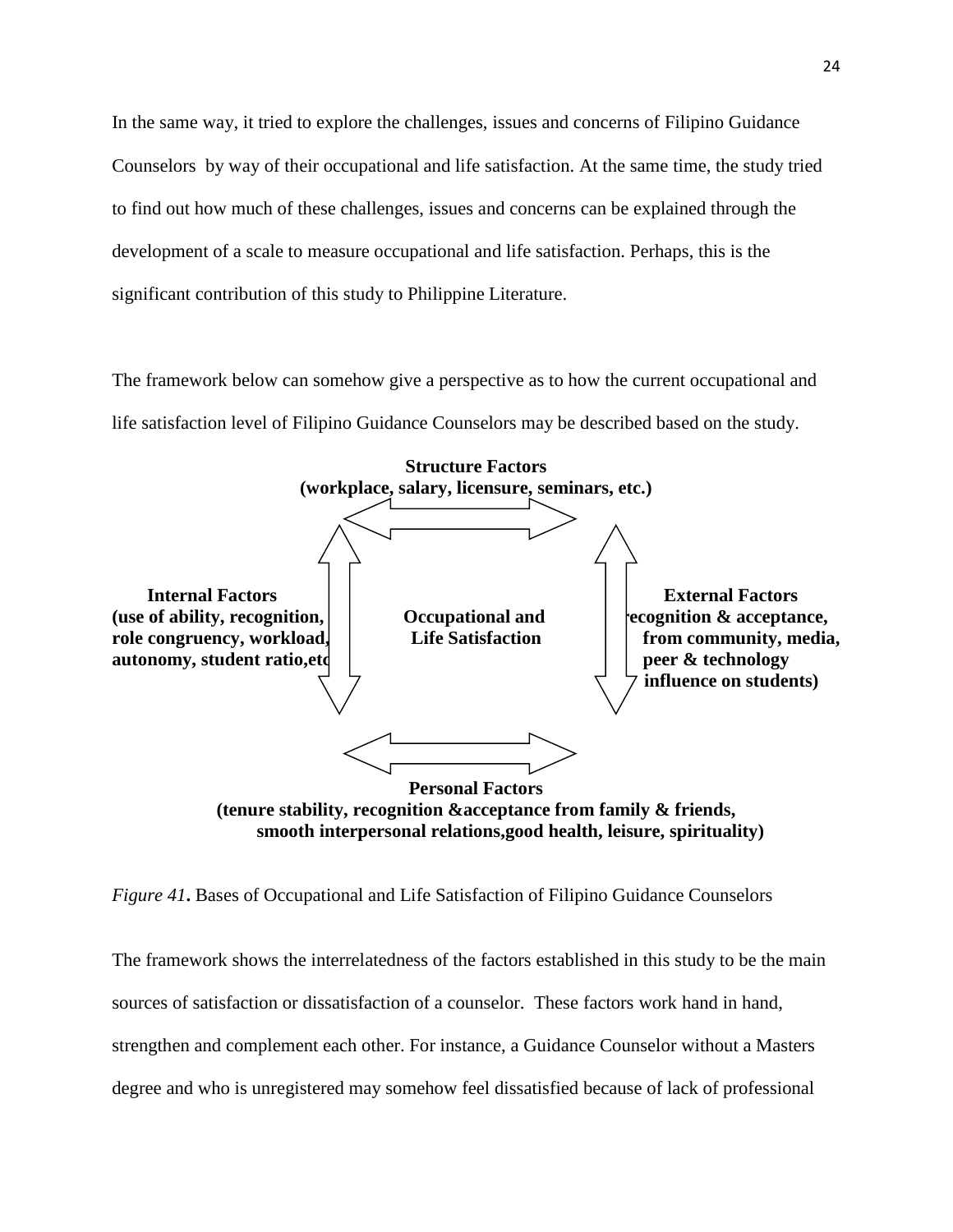qualification. However, since other factors interplay such as Internal Factors, for instance, she's able to use her abilities and be able to get recognition from her superiors (External factors), and thus gets satisfaction from it.

Knowing the needs, issues, challenges and concerns which cause satisfaction or dissatisfaction of Guidance Counselors can help professional organizations, law makers and Guidance advocates identify measures to give Guidance Counselors the professional identity they seek, provide the necessary competencies they need and establish suitable local work contexts fit to their profession.

# *Conclusion*

Out of the study, the Occupational and Life Satisfaction Scale (OLSS) for Filipino Guidance Counselors was developed. It is a 50-item instrument using the Likert scale. The instrument was found reliable, obtaining a coefficient of .723 (Cronbach's alpha). It was validated by experts and statistically confirmed likewise.

Result of the pilot testing revealed that the respondents are generally Satisfied with their occupation and life in general. However, factors such as the Licensure Law, the behavior of students toward Guidance, the cooperation of co-teachers in doing guidance work and the effect of technology to students can be sources of dissatisfaction. On the other hand, results revealed that a great deal of satisfaction of the respondents can be drawn from doing the roles and duties that they were trained to do, the inspiration they impart on their clients/students, being able to go where they want and to have time to other activities such as hobbies and leisure.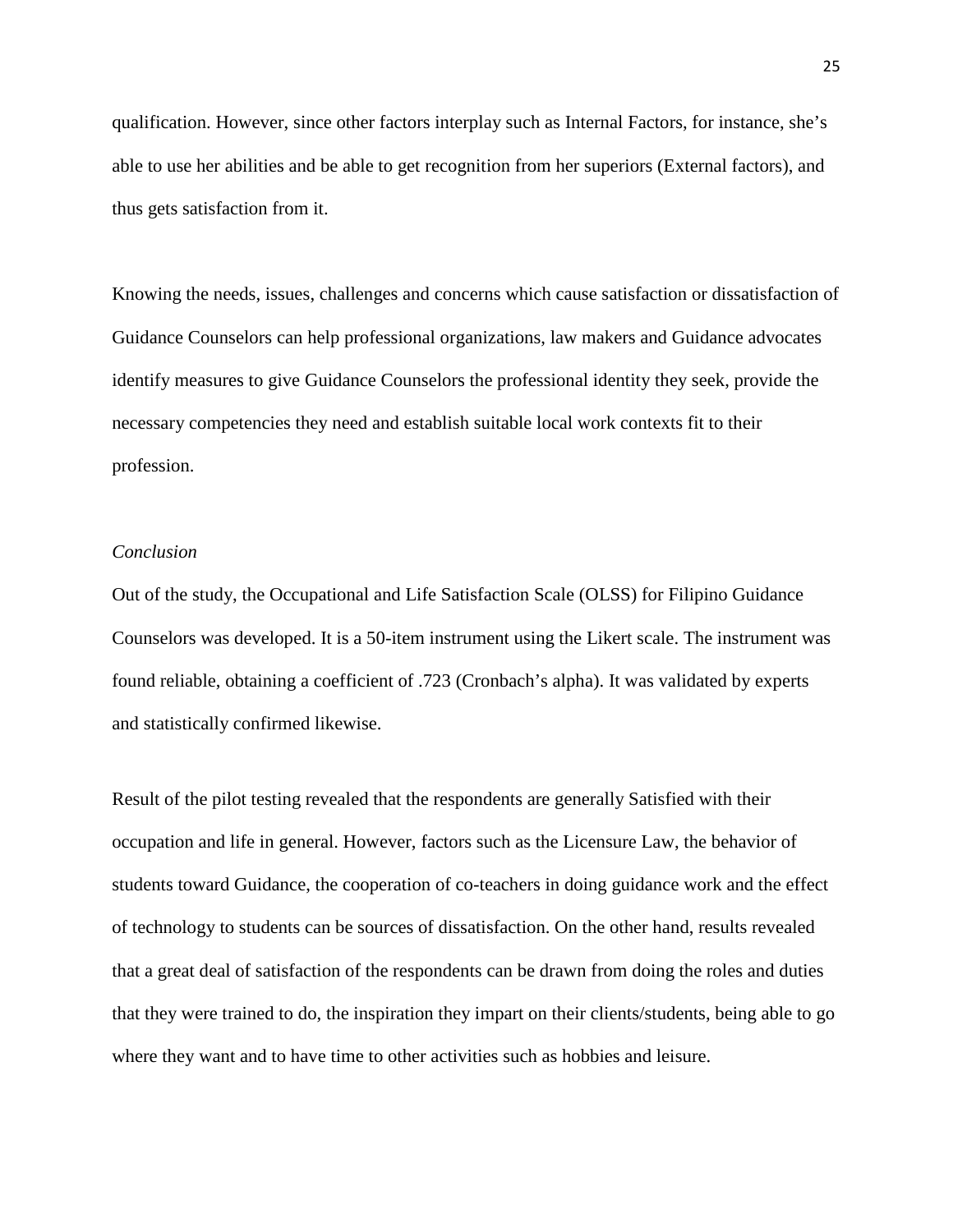From the results, it was revealed that there is a significant difference in the level of occupational and life satisfaction of Filipino Guidance Counselors in terms of their Professional Status. Registered Guidance Counselors tend to be more satisfied than Unregistered Guidance Counselors. In the same manner, it was found out the there is a relationship between the occupational and life satisfaction of Filipino Guidance Counselors according to their Educational Attainment. Educational attainment can affect the satisfaction of Filipino Guidance Counselors on their occupation and life in general.

The best predictors of the occupational and life satisfaction of Filipino Guidance Counselors, as measured by the OLSS, are Professional Status and Educational Attainment. This means that those who have not met the requirements set to acquire a license are more likely to experience dissatisfaction that those who have higher chances because they have met the educational training and requirements to obtain a license.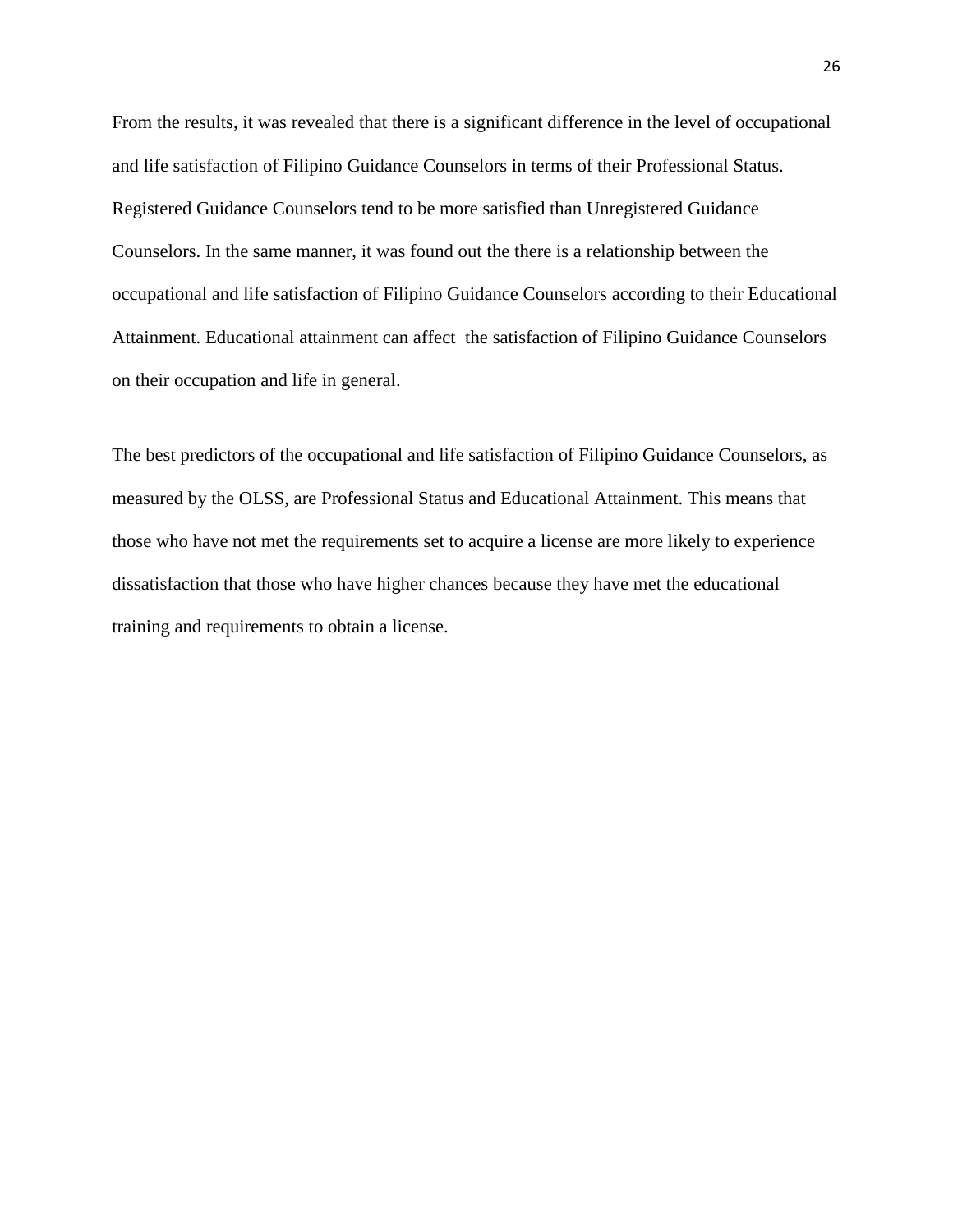### Reference

- Baker, R. F. (2000). Excellence, school reform and counselors. *Counseling and Human Development, 19*, 1-10.
- Baggerly, J. N., & Osborn, D. (2006). School counselors' career satisfaction and commitment: Correlates and predictors. Professional School Counseling, 9, 197
- Brown, P.K. (2004) Measuring occupational stress among counselors- A multidimensional concept. Measurement and Evaluation in Guidance , 17, 24-31.
- Bryant, R. M.,& Constantine, M. G. (2006). Multiple role balance, job satisfaction, and life satisfaction in women school counselors. *Professional School Counseling*, 9, 265
- Bunce, C.A., & Willower, D. J. (2001). Counselor Subcultures in schools. *Journal of Educational Administration, 39; 472-487*
- Burnham, J. J., & Jackson, C. M. (2000). School counselor roles: Discrepancies between actual practice and existing models. *Professional School Counseling*, 4, 41-49.
- Cunanan, E. S., & Maddy-Bernstein, C. (1994, August). The role of the school counselor.  *National Center for Research in Vocational Education*, 6, (1), 2-5.
- Day, C. A.& Sparacio, J. (1980). Supporting a nation of learners: The development of the national standards for school counseling programs. Doctoral dissertation Hofstra University, New York.
- Dragan, J. W. (1981). Role conflict and counselor stress. *The School Guidance Worker*,37,18-23.
- Evans, W. N., & Hohenshil, T. H. (1997). Job satisfaction of substance abuse counselors. *Alcholism Treatment Quarterly*, 15, (2), 1-13.
- Gomez, M.G. (2007). Defining Guidance Across Professions. Unpublished Doctoral Dissertation. University of the Philippines-Diliman.
- Gruneberg, M. M. (1979). *Understanding job satisfaction*. New York: Macmillan.
- Hackman, P.J., & Lawler, P.M. (2001). National Standards for school counseling programs: A source of legitimacy or of reform? [Dissertation Abstract]. Dissertation Abstracts International, 63(08-A), 2798.
- Herzberg, F., Mausner, B., & Snyderman, B. B. (1959). *The Motivation to Work* (2nd ed.). New York: John Wiley & Sons.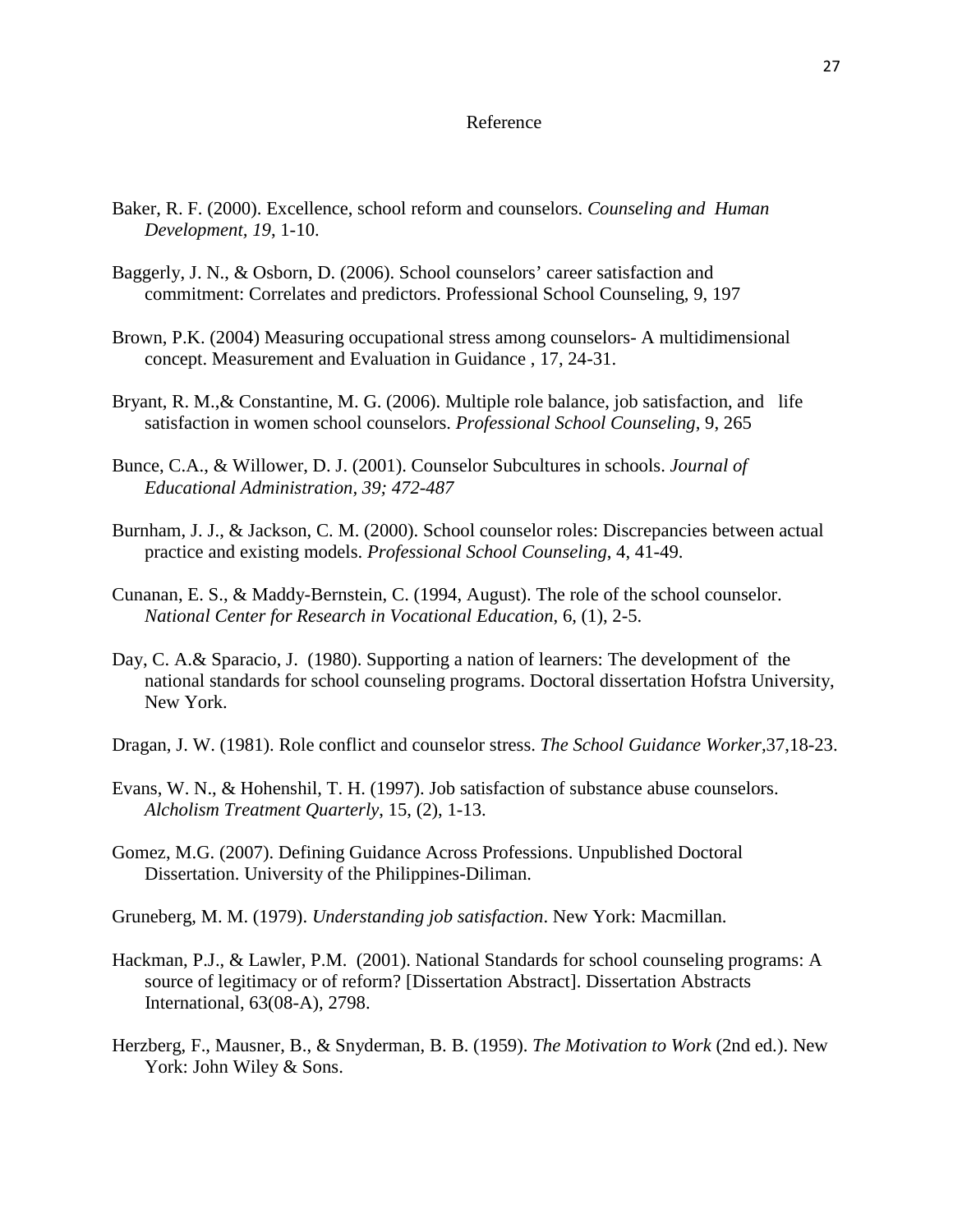Hoppock, R. (1935). Job Satisfaction . New York: Harper.

- Jenkins, P, & Polat, T. (2006). The Children Act of 2001 and implications for counseling schools in England and Wales. *Pastoral Care in Education,* 24, 7-16
- Katzell, R. A., & Yankelovich, D. (2005). Work,productivity, and job satisf action . New York: Psychological Corporation. .
- Lawler E. E., & Porter, L. W. (1975). The effect of performance on job satisfaction. In K. N. Wexley & G. A. Yukl (Eds.), Organizational and industrial psychology (pp. 32,37: New York: Oxford University Press.
- Lofquist, L. H. & Dawis, R. V. (1984). A psycholog ical theory of work adjustment. Minneapolis, MN: University of Minnesota Press.
- Low, P.K. (2009). Considering the challenges of counseling practices in schools. *International Journal for the Advancement of Counseling,* 3(1), 71-79.
- Maguire, U. (2005). The school counselor as therapist. *British Journal of Guidance and Counseling,* 3(2), 160-171
- Martin, J. W., & Hanson, B. (2005). Institutional Organizations: Formal structure as myth and ceremony. *American Journal of Sociology*, *83*, 340-363.
- McMahon, M., & Patton, W. (2001). Clinical Supervision: The perception and experiences of school counselors in Australia. *International Journal for the Advancement of Counseling,*  23, 201-241.
- Osborn, D., & Baggerly, J. N. (2004). School counselors' perceptions of career counseling: Preferences, priorities, and predictors. Journal of Career Development, 31, 45-59.
- Paisley, P.O., & MacMahon, G. (2001). The use of cognitive-behavioral therapy for counseling in schools. Clinical Counseling in Schools*,* (pp. 96-107). London: Routledge
- Pelsma, B. (2000). Organizational structure and the institutional environment: The case of public schools. *Administrative Services Quarterly*, *27*, 259-279.
- Pierson-Hubeny, D., & Archambault, F. X. (1987). Role stress and perceived intensity of burnout among school psychologists Psychology in the Schools, 24, 244-253. doi:10.1002/1520-6807(198707)24.3
- Quinn, R., Mandilovich, G. (2008). Perceptions of school counselors and school principals about the national standards for school counseling programs and transforming school counseling initiative. *Professional School Counseling, 7*(3), 152- 161.